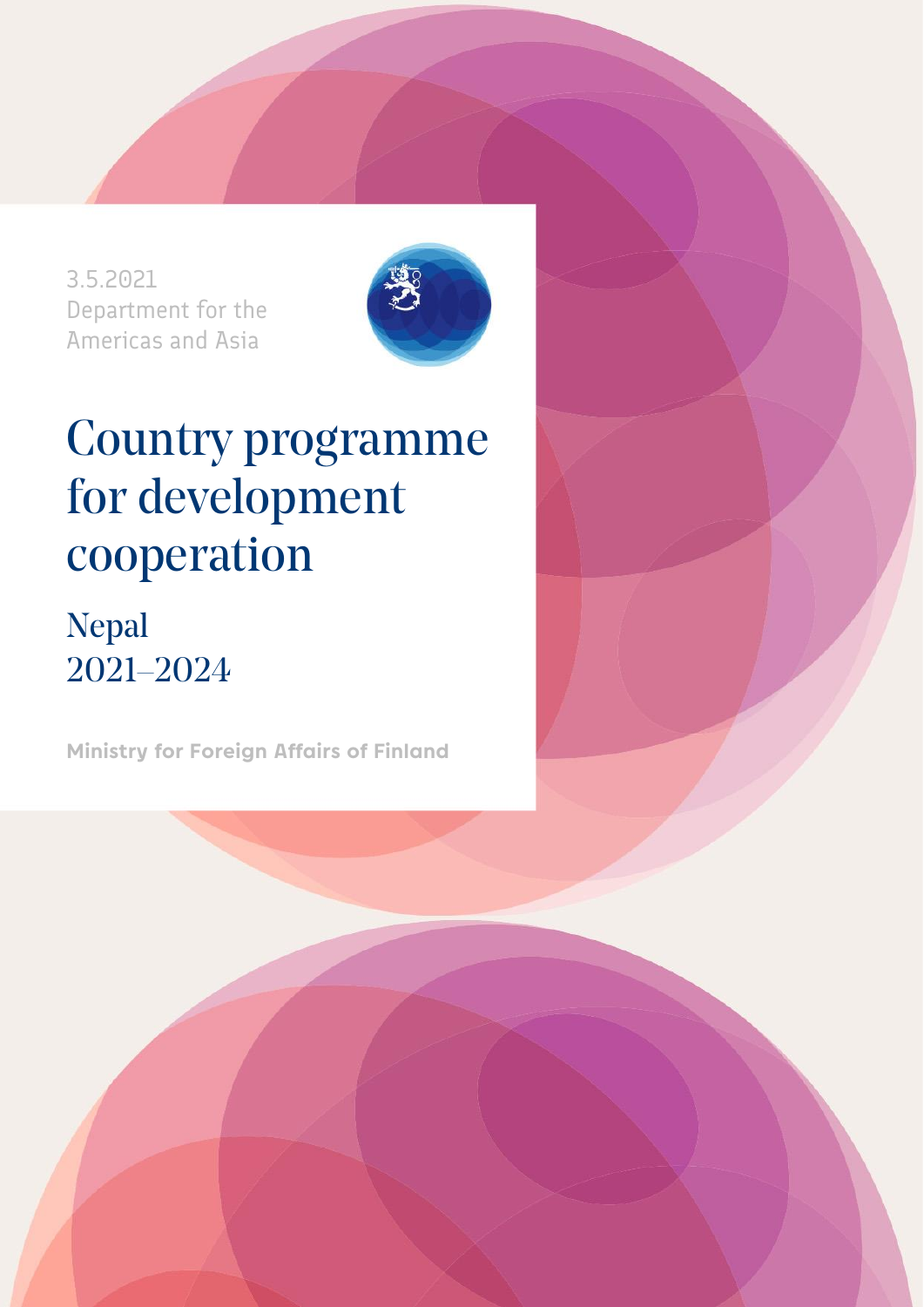### **CONTENTS**

| 1 |                                                                                                                                                                                                                |
|---|----------------------------------------------------------------------------------------------------------------------------------------------------------------------------------------------------------------|
|   | IMPACT 1: Communities' improved climate resilience and health through<br>sustainable water supply, sanitation and hygiene and livelihood development 7                                                         |
|   |                                                                                                                                                                                                                |
|   | OUTCOME 1.1: People in the municipalities supported by Finland have<br>improved and equitable access to safe and sustainable water and<br>sanitation services and improved hygiene practices in households and |
|   | OUTPUT 1.1.1: Improved public sector and community capacity to<br>deliver and sustain climate resilient, safely managed and                                                                                    |
|   | OUTPUT 1.1.2: Improved sanitation and hygiene services and<br>capacity of people to adopt good sanitation and hygiene practices                                                                                |
|   | INPUTS (ongoing and planned projects and other inputs): 11                                                                                                                                                     |
|   | OUTCOME 1.2: People benefit from climate resilient livelihood                                                                                                                                                  |
|   | OUTPUT 1.2.1: Increased capacity of livelihood actors to support                                                                                                                                               |
|   | OUTPUT 1.2.2: Climate resilience and productivity of<br>agroecosystems improved through integrated water resources                                                                                             |
|   |                                                                                                                                                                                                                |
|   | IMPACT 2: An inclusive Education system that provides students with the<br>necessary skills contributing to nepal's economic and democratic development13                                                      |
|   |                                                                                                                                                                                                                |
|   | OUTCOME 2.1: Improved quality of education and student learning                                                                                                                                                |
|   | OUTPUT 2.1.1: Improved quality of pedagogy, curriculum and                                                                                                                                                     |
|   | OUTPUT 2.1.2: Enhanced institutional capacity and resilience in<br>emerging challenges (such as natural disasters and pandemics) 16                                                                            |
|   |                                                                                                                                                                                                                |
|   | OUTCOME 2.2: Access, Equity and inclusiveness of education is                                                                                                                                                  |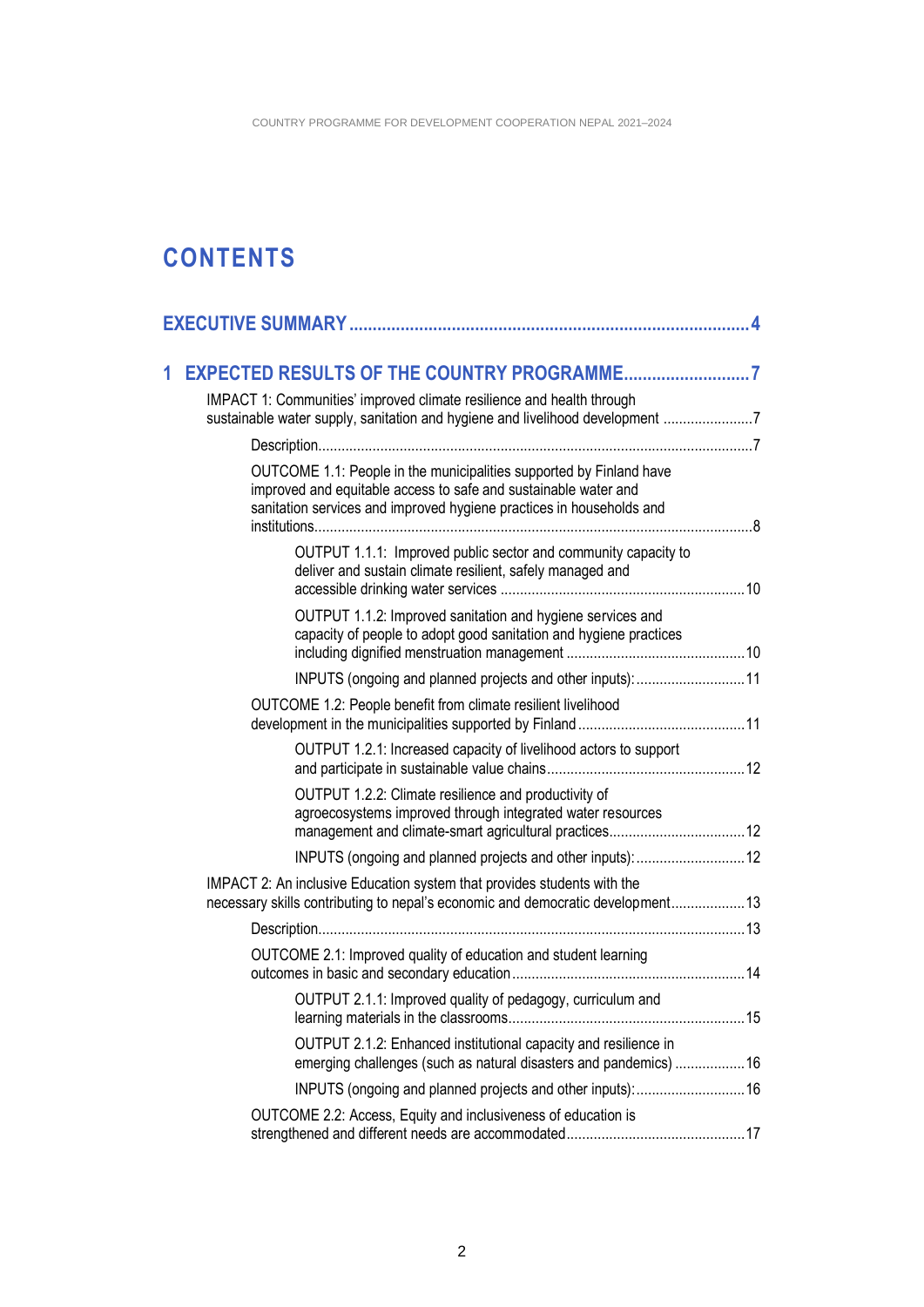|              | OUTPUT 2.2.1: Improved capacity to address equitable access and<br>participation and to ensure an inclusive learning environment 18           |  |
|--------------|-----------------------------------------------------------------------------------------------------------------------------------------------|--|
|              | INPUTS (ongoing and planned projects and other inputs):  18                                                                                   |  |
|              | IMPACT 3: Equality and prosperity of ALL women and girls including those with                                                                 |  |
|              |                                                                                                                                               |  |
|              | OUTCOME 3.1: Economic and political empowerment of women including<br>those with disabilities and those in vulnerable positions enhanced 20   |  |
|              | OUTPUT 3.1.1: Women's political participation, gender sensitive<br>and non-discriminatory policy IMPLEMENTATION IS increased 21               |  |
|              | OUTPUT 3.1.2: Overcoming barriers for women to access decent                                                                                  |  |
|              | INPUTS (ongoing and planned projects and other inputs): 22                                                                                    |  |
|              | OUTCOME 3.2: Violence and cultural discrimination against women<br>including those with disabilities and those in vulnerable positions in the |  |
|              | OUTPUT: 3.2.1 Violence against women and girls reduced 24                                                                                     |  |
|              | OUTPUT: 3.2.2 Discriminatory social norms, harmful practices and                                                                              |  |
|              |                                                                                                                                               |  |
| $\mathbf{2}$ |                                                                                                                                               |  |
|              | 2.1                                                                                                                                           |  |
|              | 2.2                                                                                                                                           |  |

| --- | $\sim$ . The mean space of the local map communication construction construction construction $\blacksquare$ |  |
|-----|--------------------------------------------------------------------------------------------------------------|--|
|     |                                                                                                              |  |
|     |                                                                                                              |  |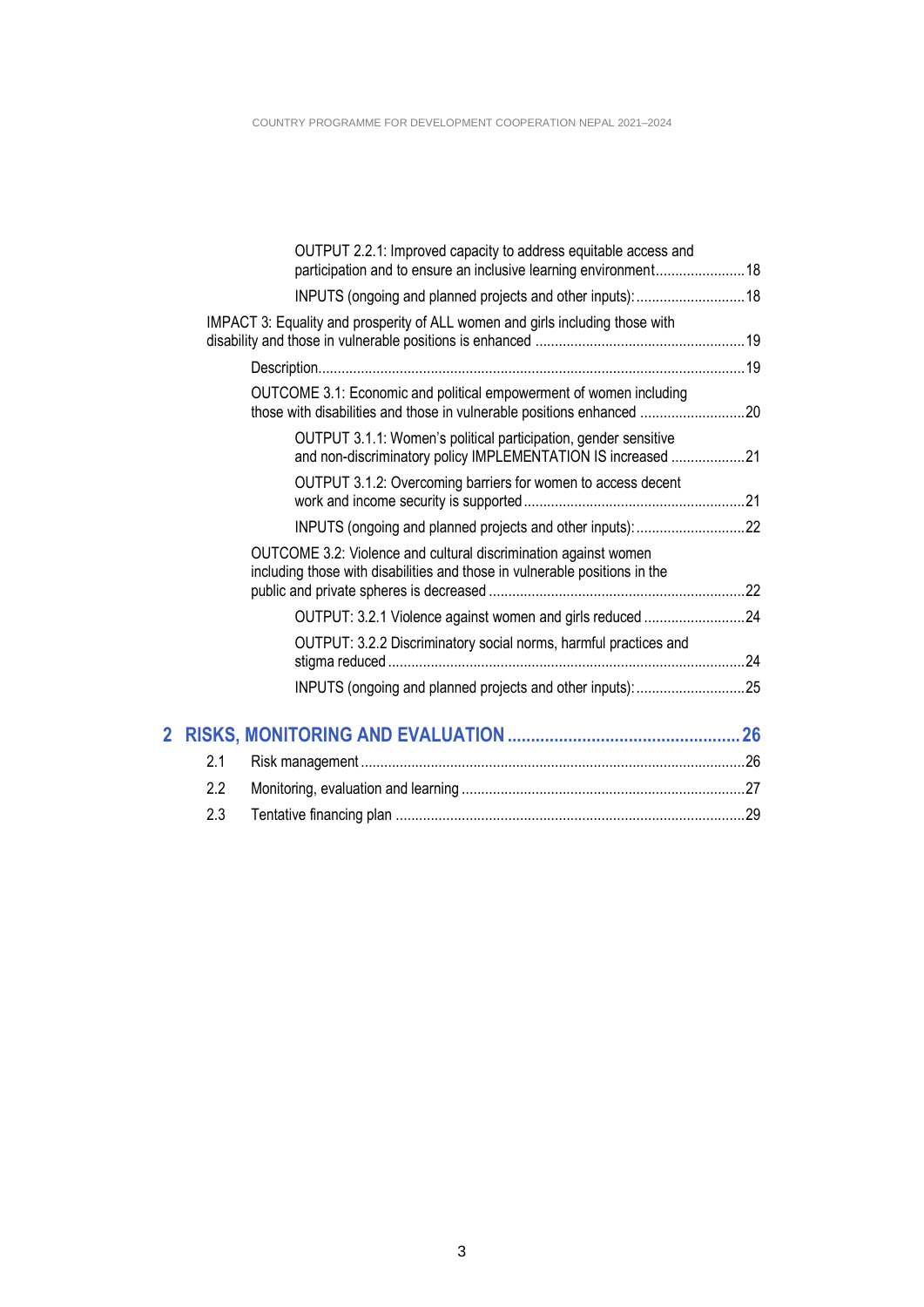#### <span id="page-3-0"></span>**EXECUTIVE SUMMARY**

In the past two decades, Nepal has undergone a dramatic political change, transforming from an absolute monarchy to a federal democratic republic and successfully maintaining peace since the internal conflict that ended in 2006. Nepal has made significant progress in achieving many of the Sustainable Development Goals (SGDs) and has improved its score in the Fragile State Index. However, Nepal is still grouped among the least developed countries (LDCs) and access to decisionmaking, basic services and economic opportunities continues to be unequal. As outlined in Finland's Country Strategy for Nepal 2021-2024, the Country Programme for Development Cooperation 2021-2024 has to address two major contemporary challenges. Firstly, Nepal has been going through a lengthy and complex transition towards a new federal structure during the past few years. Secondly, the Covid-19 pandemic is having widespread socio-economic impacts that affect Nepal's growth strategy beyond the pandemic.

Finland has been engaged in development cooperation in Nepal since 1983, in water sector since 1989 and in education since the 1990's while at the same time intensifying efforts for gender equality and social inclusion across different sectors. During Finland's Country Strategy for Development Cooperation 2016-2019, Finland contributed to improved water supply and sanitation services especially in rural and remote areas, to better quality, relevance and equity of education and to rights and status of women and people in vulnerable positions. Finland also signed its first delegated agreement with the EU and continued cooperation with other donors and stakeholders in all focus sectors. The main lesson learnt is that flexibility in programming is required in order to accommodate major changes in operating environment, such as the pandemic, federalisation process or changes in donor presence and policies.

The overarching goal of the Country Programme 2021-2024 is to support Nepal's equitable, economically viable and environmentally sustainable transition into a middle-income country by 2030. The Country Programme builds on previously achieved results and continues to focus on the same, although slightly reformulated, interrelated sectors as before in which Nepal has strong ownership and where Finland has experience, expertise and value to add: water, sanitation and livelihood development, inclusive education and gender equality and social inclusion. This also contributes to the goal to foster a federal, democratic, inclusive and resilient Nepal as stipulated in Finland's Country Strategy for Nepal 2021-2024.

To reach the overall goal, climate resilient development and enhancement of rights to water and sanitation is crucial. This requires that people in the municipalities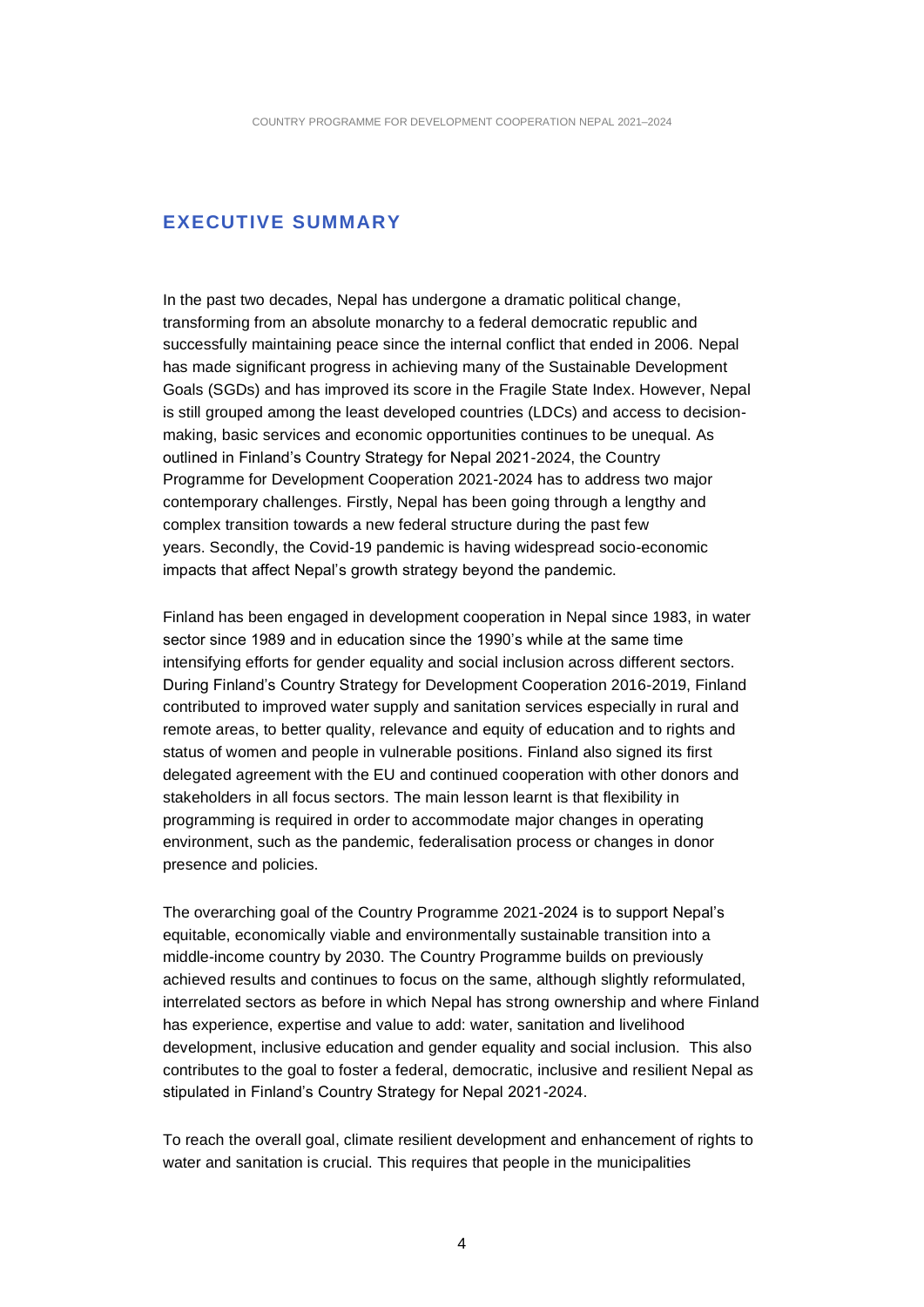supported by Finland have improved and equitable access to safe and sustainable water and sanitation services and improved hygiene practices. Moreover, they need to benefit from climate resilient livelihood development through integrated water resources management and climate-smart agricultural practices. Equitable access to safe and sustainable water and sanitation services and improved hygiene practices contribute directly to livelihood development, climate resilience, gender equality and social inclusion at the local level. School water supply, sanitation and hygiene (WASH), which Finland also supports, has gained even more importance due to Covid-19 and is linked to education, wider WASH and equality. These initiatives also contribute to the strategic goals of Country Strategy 2021-2024 to support sustainable development and climate and disaster resilience as well as to reduce inequalities.

Another key for Nepal's equitable, economically viable and sustainable transition is an inclusive education system that provides students with the necessary skills contributing to Nepal's economic and democratic development. This requires that the education system is strengthened with better priority setting, stronger strategies and adoption of measures that reduce inequality and increase learning. In addition, the efficiency of the sector management needs to be improved and the best practices used and shared to inform decision-making. Progress in education sector also contributes to the strategic goals of reducing inequalities and supporting sustainable development and resilience.

Furthermore, to achieve the overall goal of an equitable transition, as well as WASH and education sector goals, a society where women, including those with disabilities and those in vulnerable positions, can enjoy prosperity and non-discrimination is crucial. This requires that women's political participation and gender friendly policy promotion is increased and women can acquire the skills and ability to access descent work and have income security. Moreover, violence against women needs to be reduced as well as discriminatory social norms, harmful practices and stigma that restrict women from living up to their full potential. This is also supporting the first Country Strategy Goal of reducing inequalities by addressing the connections between gender, disability and discrimination and other forms of exclusion and marginalisation.

Policy dialogue is an integral part of all Finland's cooperation with Nepal for example through the bilateral programme implementation and regular country consultations between the Governments. Finland continues to engage with Team Europe initiatives and multiannual programming of the EU as well as to cooperate with different donors and stakeholders in all focus sectors. New partnerships will be explored and existing tools and financing mechanisms for public, private and third sector promoted. A number of Finnish civil society organizations (CSOs) work in the impact areas of the Country Programme and supplement it for example by supporting people with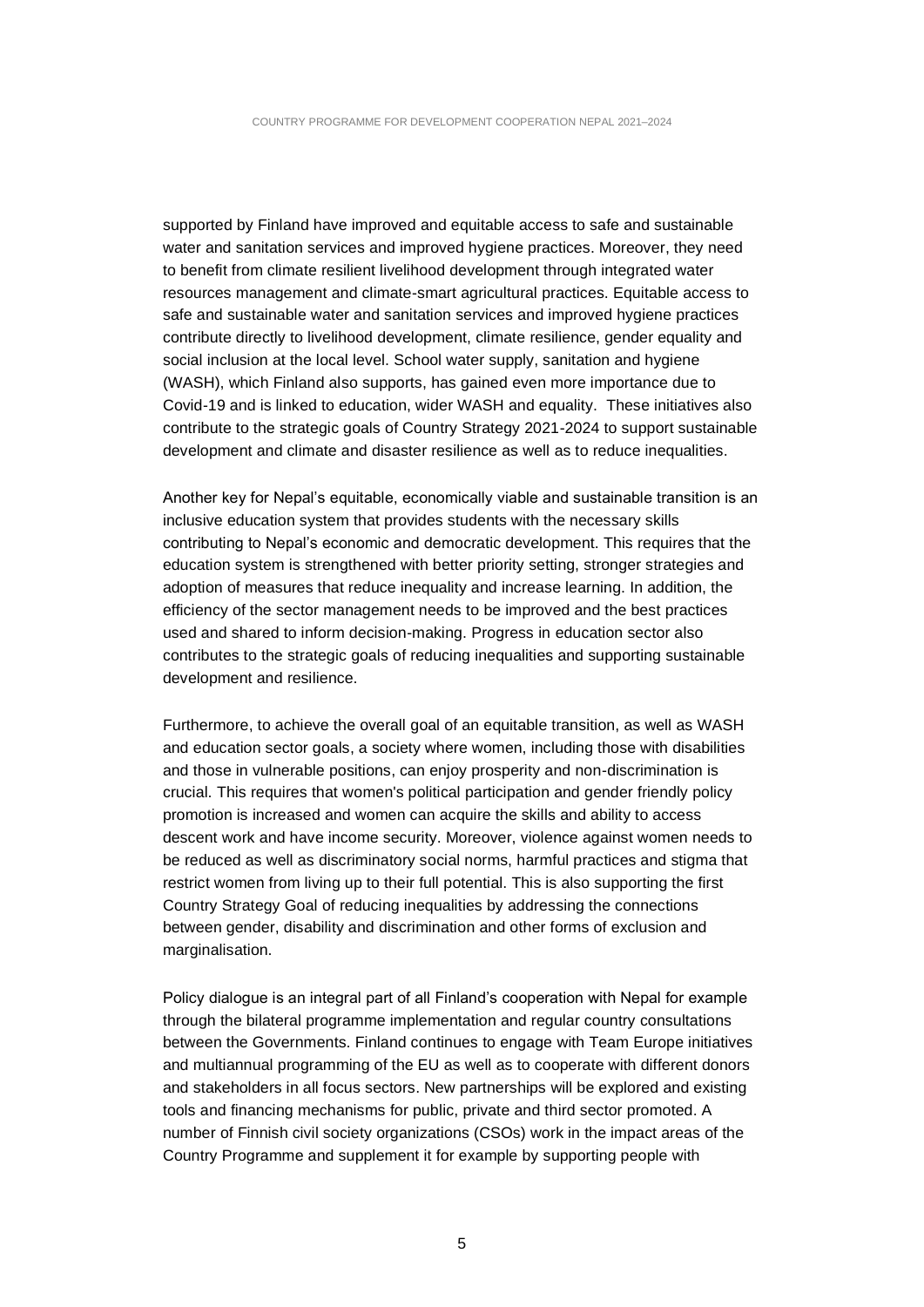disabilities. Other forms of cooperation, such as between research institutions, universities and private sector, are expected to increase in the coming years and can enhance the work done in all impact areas. This all contributes to the strategic goal of diversifying and enhancing political and economic cooperation between Nepal and Finland, which aims is to support Nepal's LDC graduation and future transition to a middle-income country.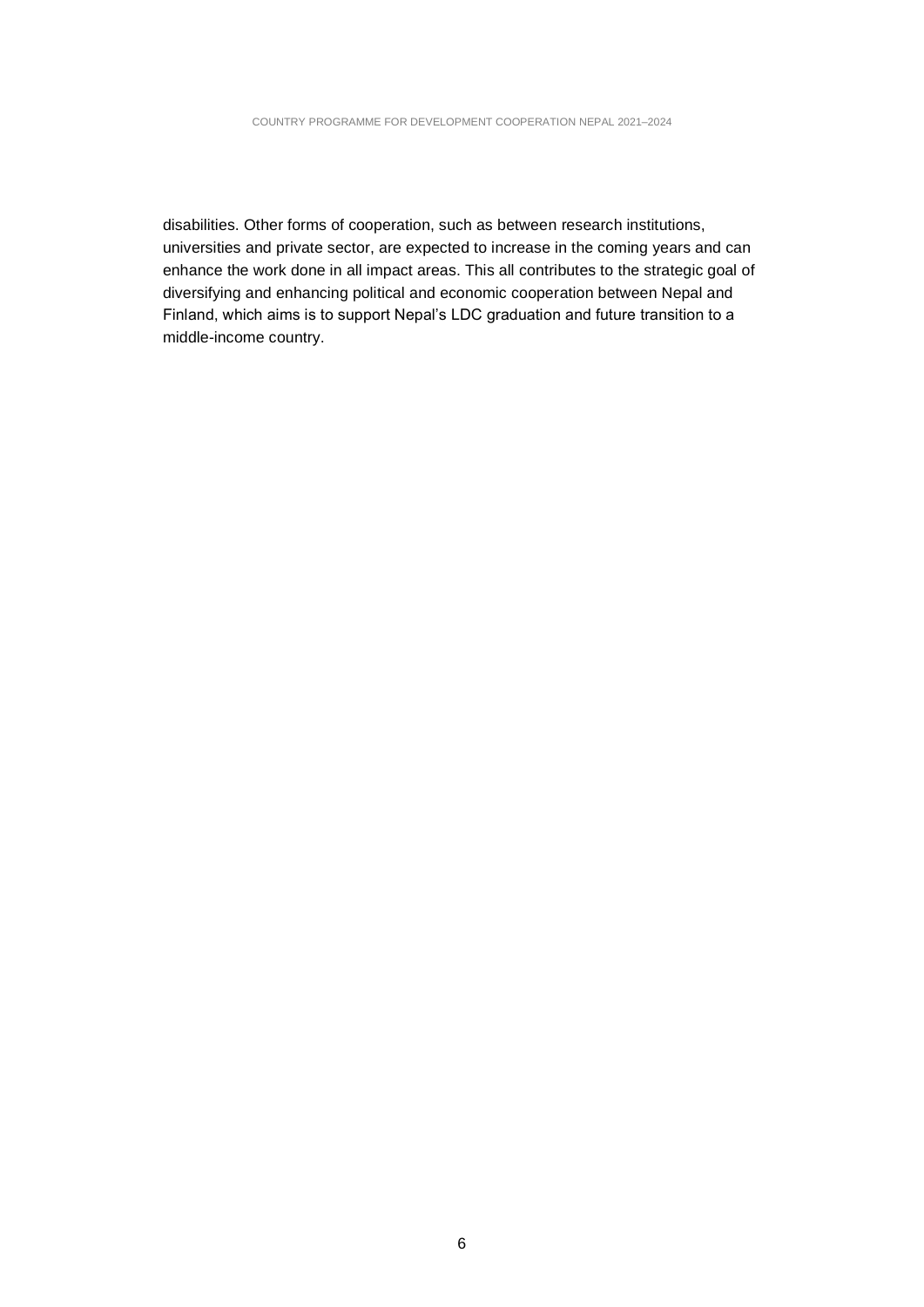## <span id="page-6-0"></span>**1 Expected Results of the Country Programme**

This chapter presents the expected results of the Country Programme by impact area. The Country Programme is based on the context analysis presented in the Country Strategy document.

### <span id="page-6-1"></span>**IMPACT 1: Communities' improved climate resilience and health through sustainable water supply, sanitation and hygiene and livelihood development**

<span id="page-6-2"></span>**(SDG 6, targets 6.1, 6.2, SDG 13, targets 13.2, 13.3)**

### **Description**

This impact area contributes to communities' improved climate resilience and health. It requires that the people in the municipalities supported by Finland have improved and equitable access to safe and sustainable water and sanitation services and improved hygiene practices in households and institutions. This can be achieved through capacity development of public sector and communities to deliver and sustain water supply, sanitation and hygiene services for all, as well as adoption of good hygiene practices including dignified menstruation. Moreover, the people in the municipalities supported by Finland benefit from climate resilient livelihood development with the focus on capacity development of diverse actors to support and participate in sustainable value chains and improvement of climate resilience and productivity of agroecosystems through integrated water resources management and climate-smart agricultural practices. Assumption is that the political stability will continue and the local governments and communities are willing for implementation.

As during the earlier strategy period, Finland continues supporting water supply, sanitation and hygiene (WASH) and climate resilient livelihood development with multiple benefits. The Covid-19 crisis has highlighted even more the importance of WASH and resilient livelihoods. Finland has been one of the most prominent donors in the rural WASH sector in Nepal since 1989. Previous support has shown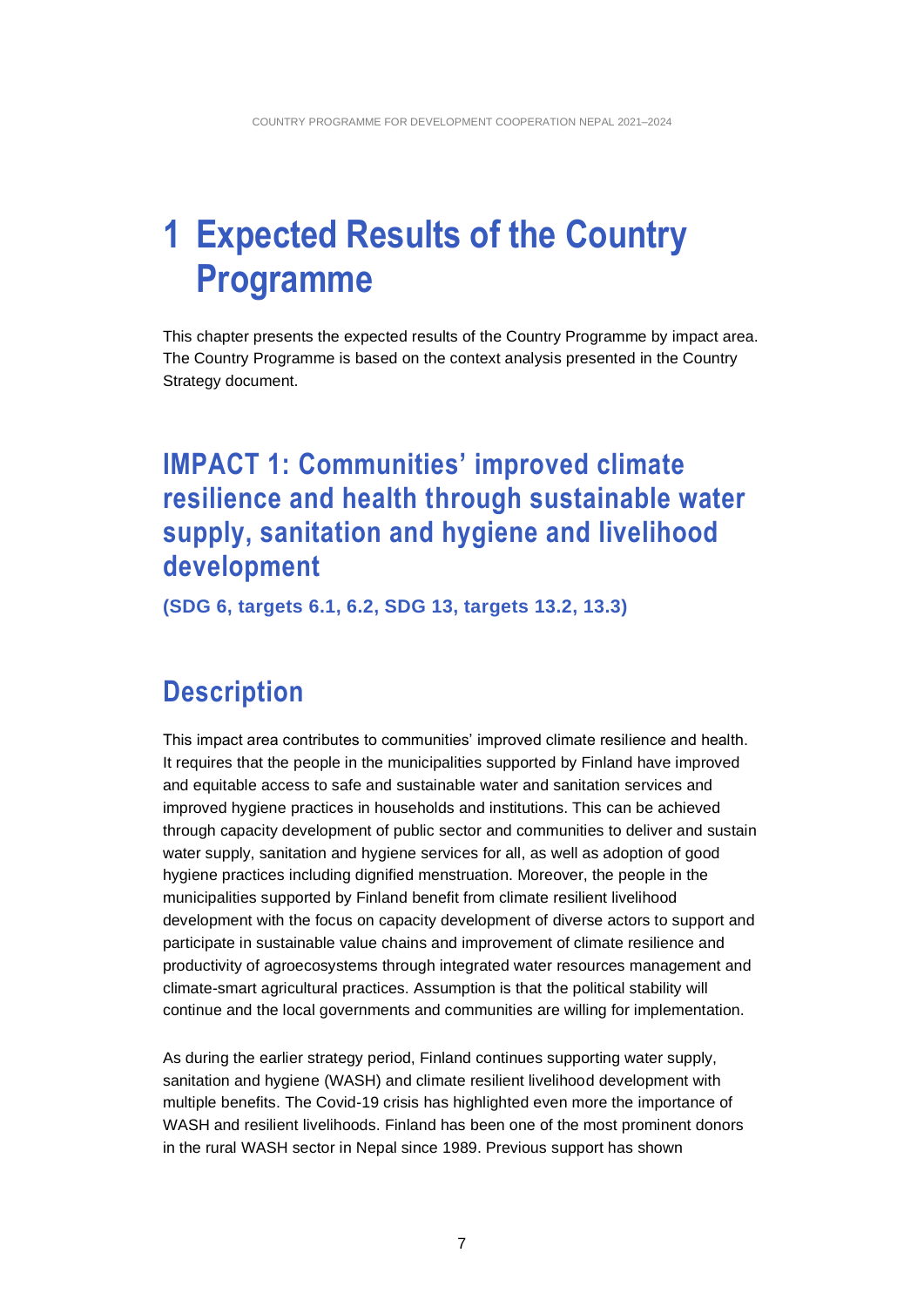remarkable results in increasing access to drinking water and sanitation. Other results relate to governance, livelihoods, irrigation, climate resilience, gender equality and social inclusion. Finland will continue applying its experience on working with local governments and mobilising communities.

Climate resilient development and enhancement of rights to water and sanitation for all is the core of this impact area contributing to the strategic goal of Finland's Country Strategy for Nepal (2021-2024) to support sustainable development and climate and disaster resilience of Nepal. It is in line with the Finnish Development Policy priority area on climate change and sustainable use of natural resources, as well as the International Water Strategy of Finland covering water for both sustainable development and people. This impact area contributes to the SDGs on poverty (1.5), food security (2.4), health (3.3), water and sanitation (6.1, 6.2), and climate action (13.2, 13.3). It is also in line with the Constitution of Nepal stating the right to clean drinking water and sanitation, Nepal's 15th Five Year Periodic Plan (2019-2023), as well as the Climate Change Policy of Nepal.

Nepal is planning to graduate from the LDC status by 2022 and achieve the SDGs by 2030. This guides Finland to explore new cooperation models and partnerships, for example with the European Union. Different forms of support to public institutions, private sector and civil society organisations will be promoted where applicable. The current interventions focus on WASH and livelihood development, but the future cooperation may be extended to other relevant green<sup>1</sup> growth related topics, waste water treatment, circular economy and clean technology, thus possibly opening opportunities also for Finnish private sector cooperation.

<span id="page-7-0"></span>**OUTCOME 1.1: People in the municipalities supported by Finland have improved and equitable access to safe and sustainable water and sanitation services and improved hygiene practices in households and institutions** 

This outcome focuses on access to safe and sustainable water and sanitation services and improved hygiene practices in both households and institutions. It requires that public sector and community capacity is improved to deliver and sustain climate resilient, safely managed and accessible drinking water services. Moreover, it

<sup>&</sup>lt;sup>1</sup> This includes low emission development.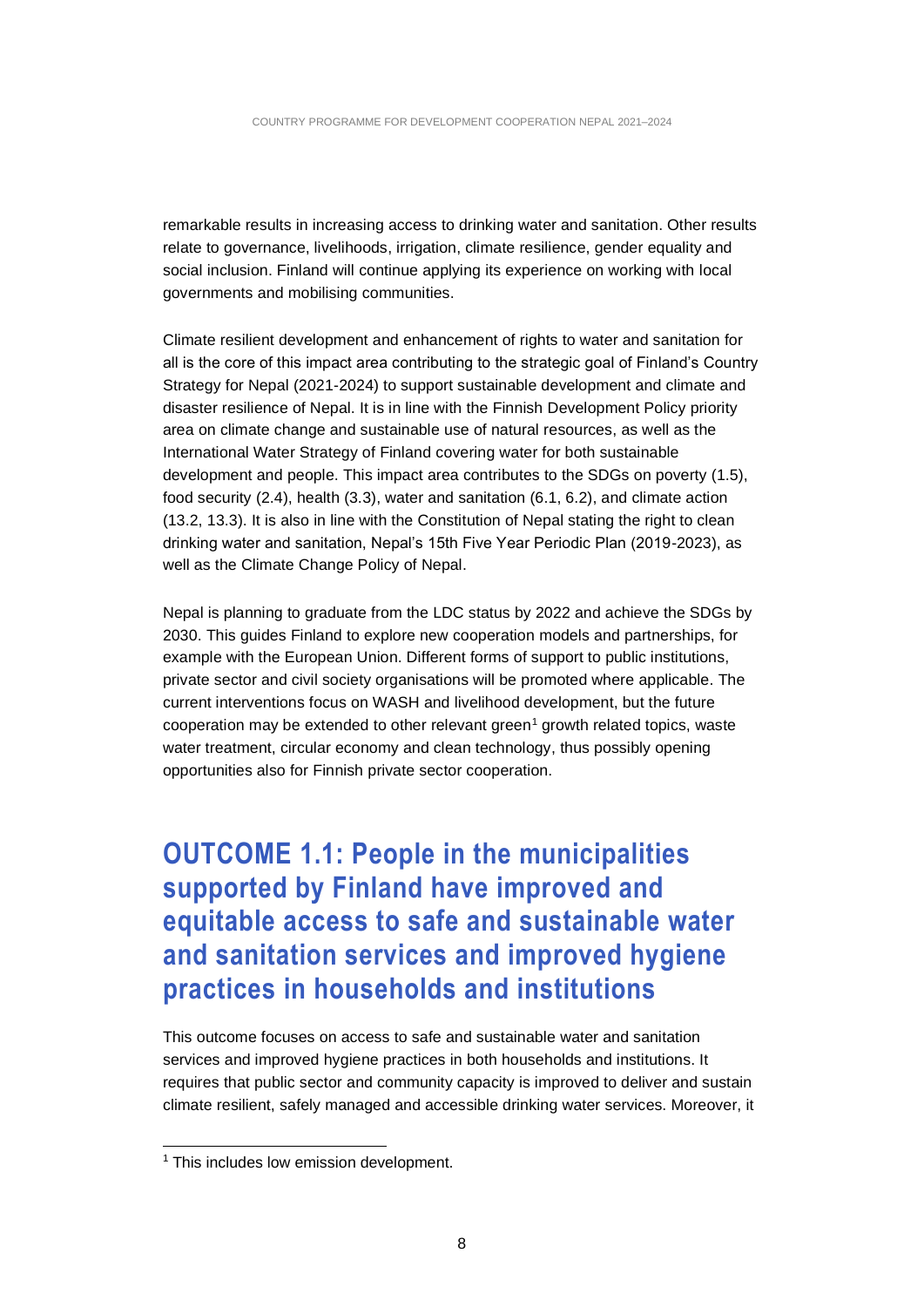requires the improvement of sanitation and hygiene services and capacity of people to adopt good sanitation and hygiene practices including dignified menstruation management. It is assumed that the different government levels and communities are committed to participate and contribute, and that people are willing to change their behaviour through strategic interventions.

The Government of Nepal's commitment to the water supply, sanitation and hygiene (WASH) sector is strong and Nepal has made significant progress in improving access to water supply and sanitation. Basic water supply coverage is  $91\%^2$  but only  $25\%$ <sup>3</sup> of the population has access to safe drinking water. Regarding the sanitation coverage, Nepal declared the country as Open Defecation Free (ODF) in 2019. However, there is still room for improvement in terms of management of sanitation facilities and sustainability of behaviour change in order to achieve the total sanitation target. In addition, the menstruation related taboos restrict women from using water taps and toilets during menstruation.

Nepal's federalisation process has affected the WASH sector development, and constitutionally, the local governments have the main role to deliver WASH services. Nepal's WASH Sector Development Plan (2016-2030) has not been approved yet. The WASH sector progress is challenged by the factors such as natural disasters, climate related water variability, recent Covid-19 crisis, urbanisation, as well as the increasing demand for services including fecal sludge management and waste water treatment.

The Finnish policy influencing focuses on sustainability of WASH services, water quality and functionality of schemes, school WASH and total sanitation. Finland emphasises in its WASH interventions the rights of women and girls, persons with disabilities and other groups in vulnerable positions. Finland promotes synergies on the school WASH and education sector work. Policy dialogue is an integral part of all Finland's cooperation with Nepal for example through the bilateral programme implementation and regular country consultations between the Governments. Finland participates in the WASH development partners' group and other WASH sector events and processes as applicable. Finland aims at consolidating the past learnings from its water interventions and exploring possible new types of partners and instruments around the emerging challenges of the WASH sector.

<sup>2</sup> Quarterly report of Ministry of Water Supply 2076/77, Government of Nepal

<sup>3</sup> National Review of Sustainable Development Goals 2020, Government of Nepal, National Planning Commission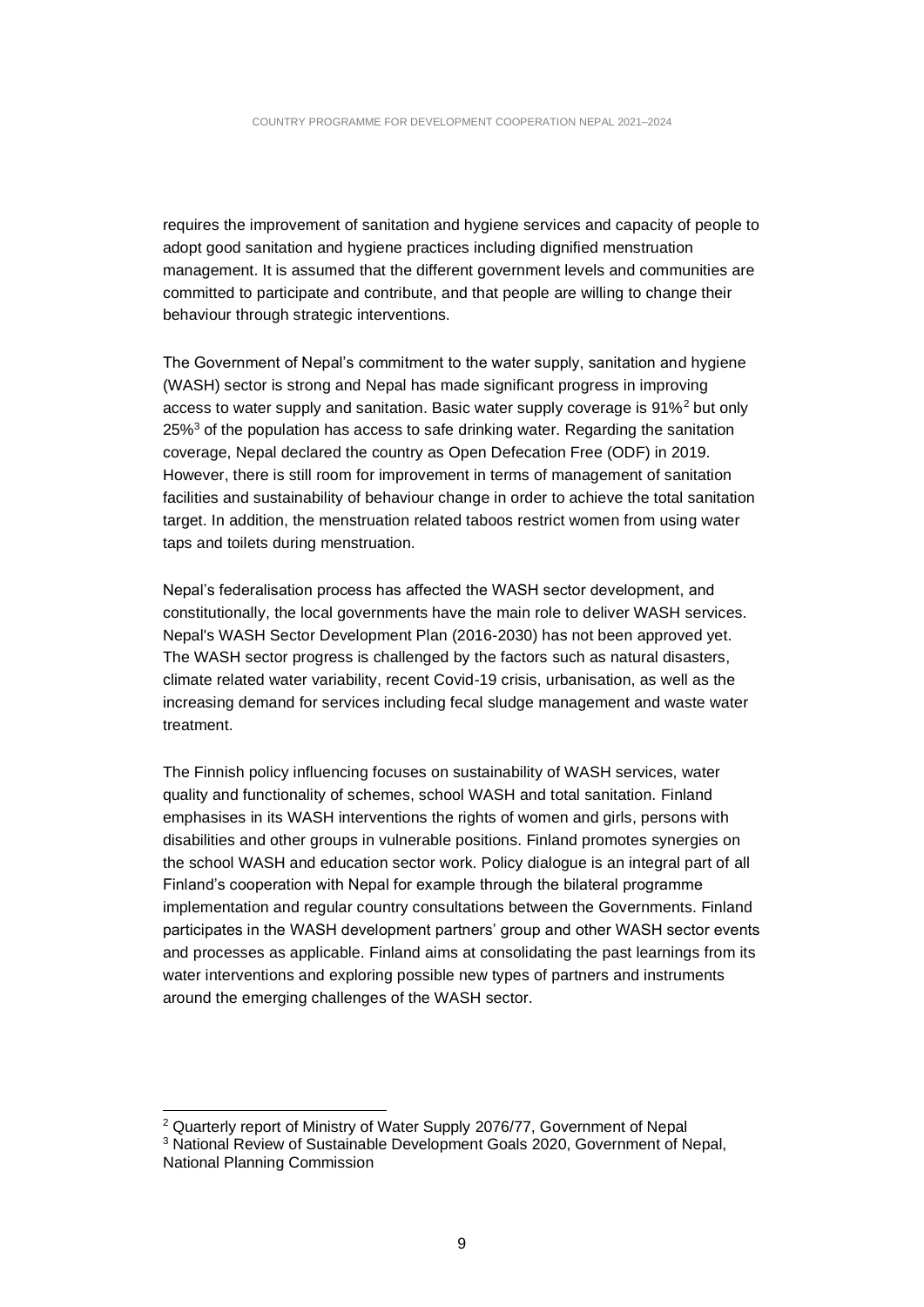### <span id="page-9-0"></span>**OUTPUT 1.1.1: IMPROVED PUBLIC SECTOR AND COMMUNITY CAPACITY TO DELIVER AND SUSTAIN CLIMATE RESILIENT, SAFELY MANAGED AND ACCESSIBLE DRINKING WATER SERVICES**

Finland aims at supporting efficient and transparent governance of local governments to deliver safe, sustainable, accessible and affordable water supply services in the municipalities supported by Finland. Finland will fund construction of new water supply schemes as well as rehabilitation and functionality improvements of existing water schemes. Capacity development of community members, including women and persons in vulnerable positions, is required for planning and sustaining the accessible services for all. Strong post-construction support and scheme level water safety plans are expected to improve water quality and functionality of schemes. All water related actions will integrate climate resilience and disaster risk reduction. It is assumed that the Government of Nepal's priorities remain conducive for sustainable water services, and the local governments and communities are committed to participate in capacity building, infrastructure development and maintenance of water schemes.

#### <span id="page-9-1"></span>**OUTPUT 1.1.2: IMPROVED SANITATION AND HYGIENE SERVICES AND CAPACITY OF PEOPLE TO ADOPT GOOD SANITATION AND HYGIENE PRACTICES INCLUDING DIGNIFIED MENSTRUATION MANAGEMENT**

This output covers sustaining open defecation free behaviour, supporting safely managed sanitation services, promoting good hygiene practices such as hand washing, and enabling dignified menstruation management that is specifically challenged by the menstruation related taboos. Communities and individuals, including persons in vulnerable positions, in the municipalities supported by Finland will be supported to adopt good sanitation and hygiene practices to achieve total sanitation status in the long run. Finland continues supporting the institutional sanitation and hygiene services especially in schools. To achieve the intended health impact, sanitation facilities must be functional for long term, and hygiene-related work is also of utmost importance. Toilets must not only be present — they must be accessible for all and used at all times by all members of the community. The emerging challenges are fecal sludge management and long-term functionality of single pit latrines. Behaviour change communication will address the harmful social and cultural norms such as menstruation related taboos. It is assumed that through strategic interventions communities will be committed to change their behaviour. Interventions will apply human rights based approach and focus on achieving WASH for All.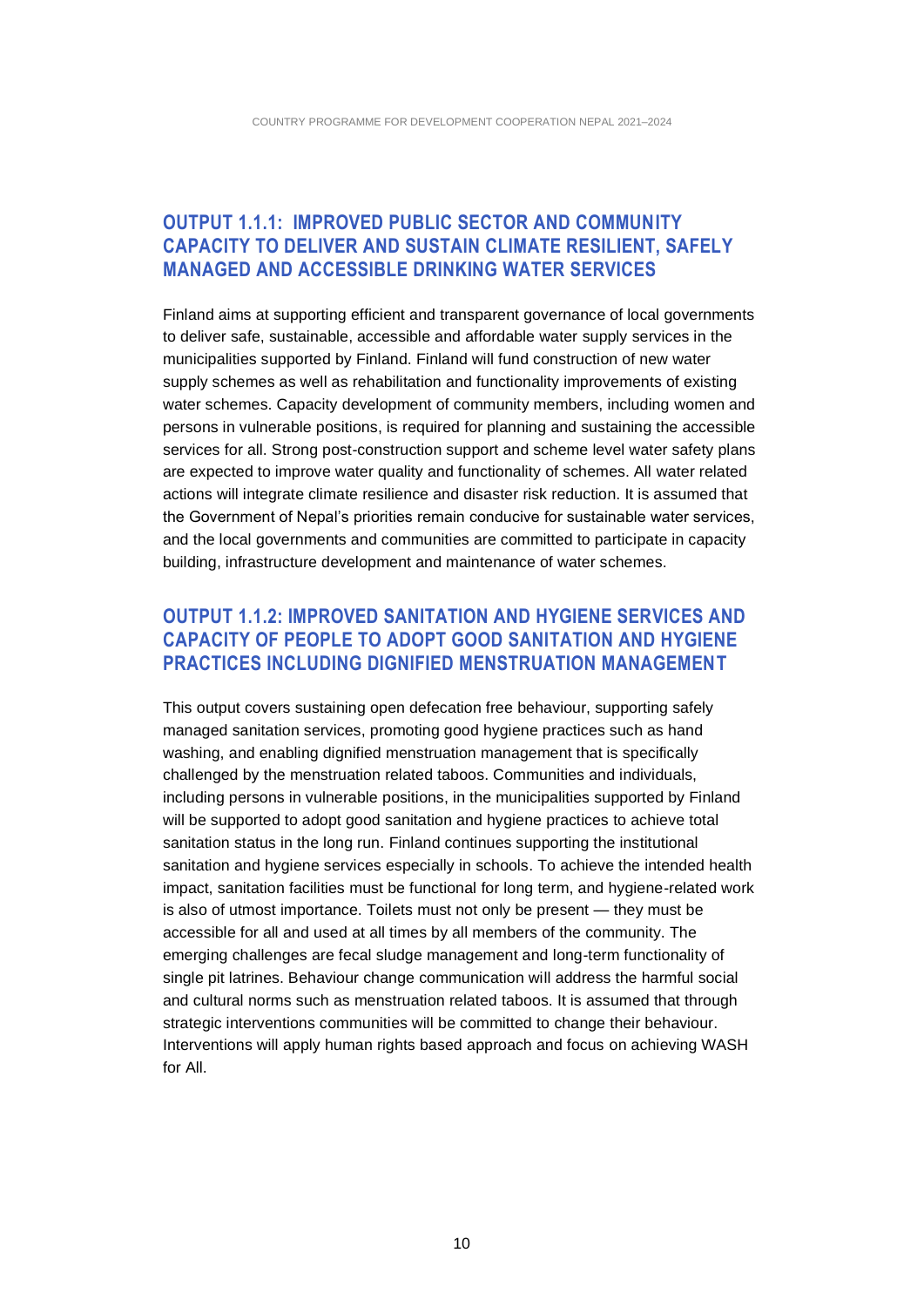#### <span id="page-10-0"></span>**INPUTS (ONGOING AND PLANNED PROJECTS AND OTHER INPUTS):**

- Rural Village Water Resources Management Project, Phase III (RVWMP III, 2016-2022)
- UNICEF Country Programme Action Plan (2018-2022)
- Sustainable WASH for All (SUSWA, 2021-2024)
- Towards Arsenic Safe Drinking Water in Nepal (2021-2023)
- Policy dialogue

### <span id="page-10-1"></span>**OUTCOME 1.2: People benefit from climate resilient livelihood development in the municipalities supported by Finland**

This outcome aims at climate resilient livelihood development. It requires multidimensional approach to improve capacity of diverse livelihood actors to support and participate in sustainable value chains. Furthermore, it requires improving climate resilience and productivity of agroecosystems through integrated water resources management and climate-smart agricultural practices. It is assumed that the Government of Nepal allocates budget to climate smart sustainable rural livelihoods and climate resilient infrastructure, and that the urgency to act on climate change is translated into practical inputs.

Many livelihood related challenges are linked with the poor access to resources, such as land, water, financing and markets. Furthermore, the projected changes in precipitation patterns and temperature due to climate change will have a potential impact on agroecosystems and rural livelihoods. There is an opportunity to build climate resilience through innovative practices with a focus on water resources, climate smart agriculture, food security, weather and climate services, and value chain development integrating access to markets, finance and technologies.

Nepal has taken significant steps towards integration of climate change into all sectors. In 2019, Nepal released its Climate Change Policy with the goal of contributing to socio-economic prosperity by advancing the capacity to adapt to climate change, developing ecosystem resilience, promoting green economy and mainstreaming climate change into relevant policies and plans. Finland's policy influencing focuses on climate resilience at the local level, especially regarding water resources and climate-smart practices, and in addition, addressing the rights of women and persons in vulnerable positions. Policy dialogue is an integral part of all Finland's cooperation with Nepal for example through the implementation of interventions and regular country consultations between the Governments.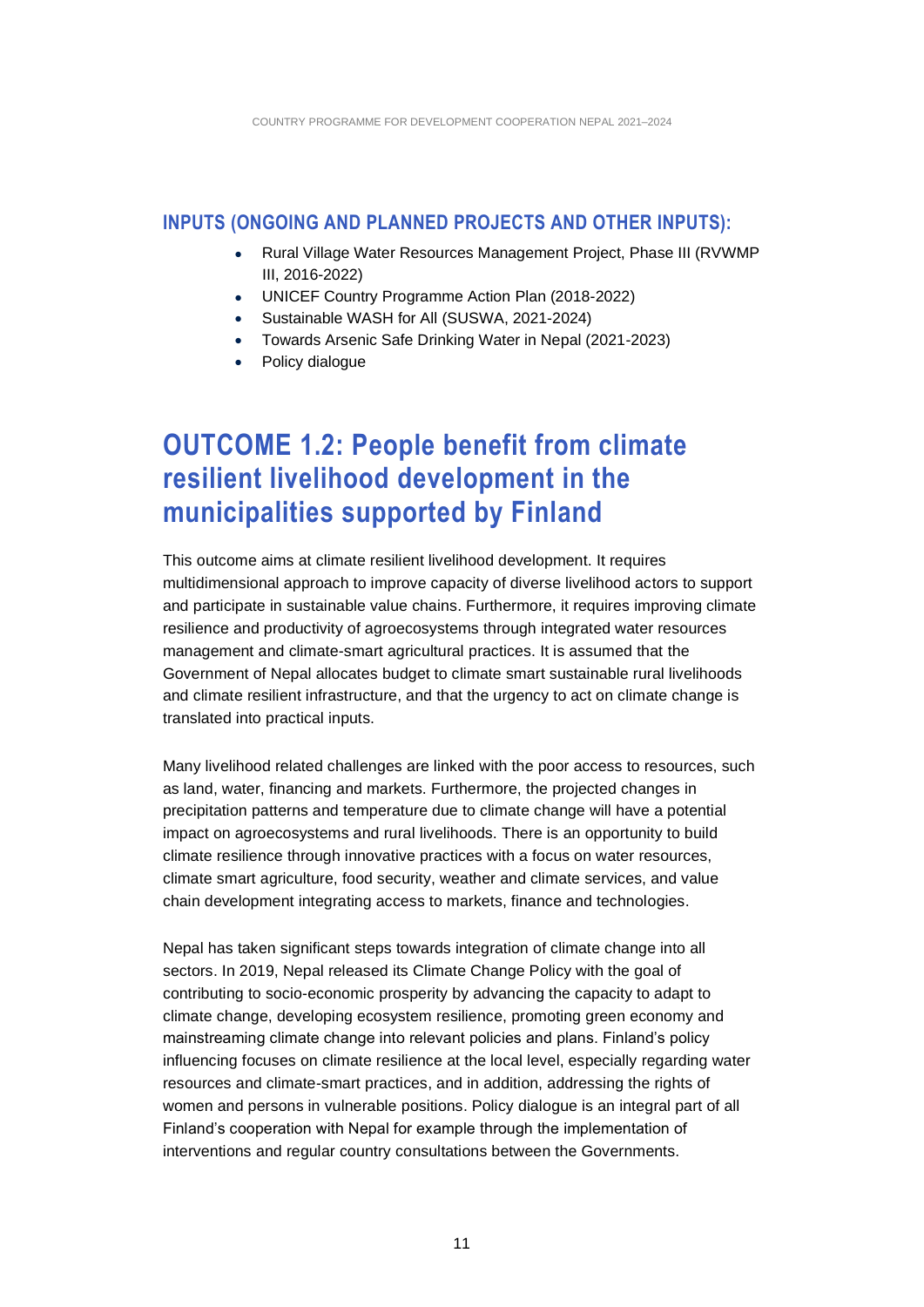### <span id="page-11-0"></span>**OUTPUT 1.2.1: INCREASED CAPACITY OF LIVELIHOOD ACTORS TO SUPPORT AND PARTICIPATE IN SUSTAINABLE VALUE CHAINS**

This output aims to strengthen the capacity of diverse actors such as community groups, smallholder farmers, cooperatives and businesses to participate in sustainable value chains. Furthermore, it increases capacity of local governments to support and govern those processes in the municipalities supported by Finland. It is envisioned that the value chain functionality will be improved through support for increased coordination and linkage between value chain actors, addressing gaps in services and capacities, and overcoming constraints through investments and advocacy. This includes development of relevant skills and businesses as well as availability of technology. It is assumed that the stakeholders are committed to participate in capacity development and improving value chain functionality.

### <span id="page-11-1"></span>**OUTPUT 1.2.2: CLIMATE RESILIENCE AND PRODUCTIVITY OF AGROECOSYSTEMS IMPROVED THROUGH INTEGRATED WATER RESOURCES MANAGEMENT AND CLIMATE-SMART AGRICULTURAL PRACTICES**

This output is composed of multiple interlinked activities on water resources and agricultural production that apply climate-smart practices. Improved agroecosystem resilience and sustainability will be the result of adoption of innovations by producers, increased access to water, generation of tested and proven agroecosystem management practices, and availability of climate and weather information technologies. Finnish learnings on integrated water resources management, local planning processes, multiple use water systems, irrigation and livelihood development will be consolidated. Adequate water availability improves agricultural production and diversification, hence strengthening food security and nutrition as well. It is assumed that the stakeholders are committed to participate in the capacity and infrastructure development interventions in the municipalities supported by Finland.

#### <span id="page-11-2"></span>**INPUTS (ONGOING AND PLANNED PROJECTS AND OTHER INPUTS):**

- Rural Village Water Resources Management Project, Phase III (RVWRMP III, 2016-2022)
- Green Resilient Agricultural Productive Ecosystems (GRAPE, 2021- 2024)
- Finnish-Nepalese Project for improved capability of the government of Nepal to respond to the increased risks related to weather-related natural disasters caused by climate change, Phase III (FNEP3) (2018- 2021)
- Policy dialogue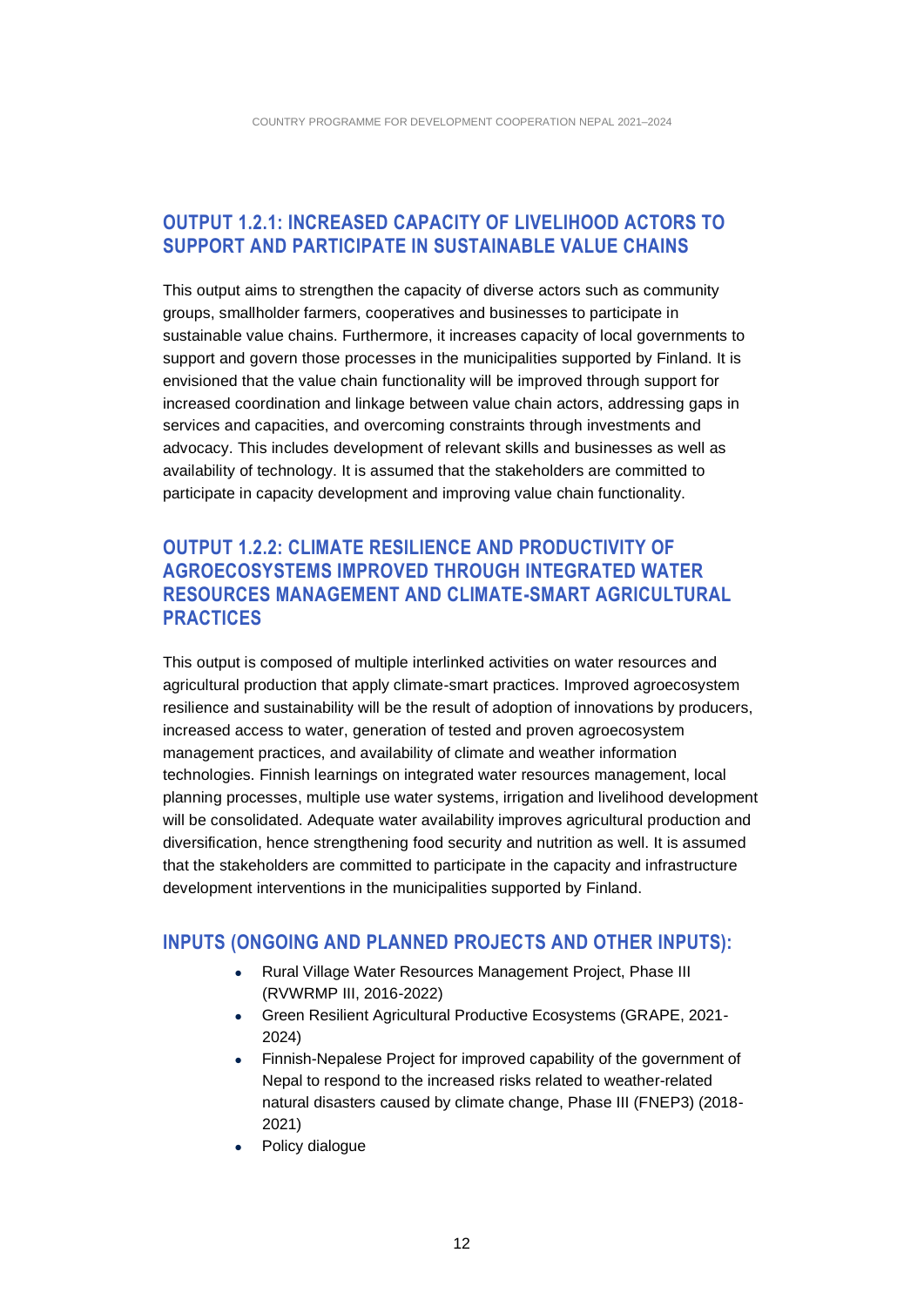### <span id="page-12-0"></span>**IMPACT 2: An inclusive Education system that provides students with the necessary skills contributing to nepal's economic and democratic development**

<span id="page-12-1"></span>**(SDG 4, Targets 4.1, 4.5. 4.c.1)**

### **Description**

The overall objective of this impact area is an inclusive education system providing students with the necessary skills and contributing to Nepal's economic and democratic development. This requires that the education system is strengthened with better priority setting, stronger strategies and adoption of measures that reduce inequality and increase learning. Moreover, the efficiency of the sector management needs to be improved, and the best practices used and shared to inform decisionmaking at national and subnational levels.

Finland has been working in education sector of Nepal for many years to improve the quality, relevance and equity of basic, secondary and vocational education. Finland has a visible position within the donors' group in education, contributing significantly to dialogue with the government. Finland's support continues to be channelled through the Sector Wide Approach plan (School Sector Development Plan SSDP and Covid-19 Education Sector Contingency Plan) and UNICEF Country Programme Action Plan. The Sector Wide Approach plan is due to end in 2021. Finland intends to continue supporting Nepal's new Education Sector Plan (ESP), which is needed to guide the strengthening of education sector within the context of Nepal's new federal system of governance. Assumption is that the new plan will span a ten-year period until 2030, have an important focus on the recovery from the Covid-19 pandemic during its first years and also address previous shortcomings in the education system.

Inclusive quality education that supports Nepal's sustainable development is the core of this impact area and in line with the strategic goals of Finland's Country Strategy for Nepal (2021-2024) to reduce inequalities and to build resilience and sustainable development. Likewise, Nepal's goal of providing better and more equitable education for all children, with a special emphasis on girls, children with disabilities and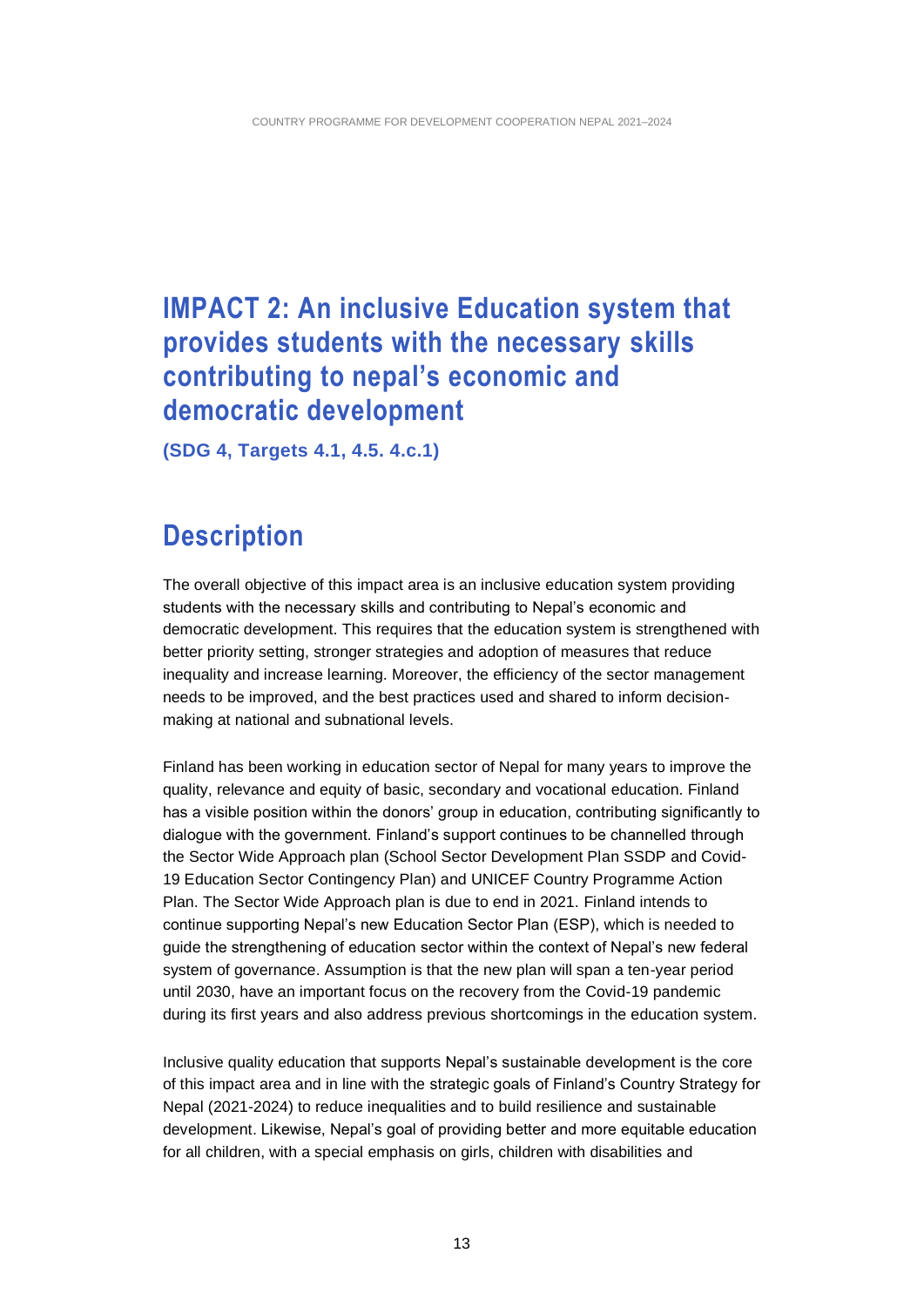disadvantaged groups<sup>4</sup>, is well in line with Finland's Development Policy priorities. Finland continues to support Government of Nepal to achieve the SDG4 targets with a particular focus on ensuring all boys and girls complete a free, equitable and quality primary and secondary education (4.1), eliminating gender disparities and ensuring equal access to primary and secondary education and vocational training for the vulnerable (4.5) and increasing the proportions of teachers in pre-primary, primary and secondary education with the minimum required qualifications (4.C.1). Finland's support is aligned with Nepal's long-term vision and goals for the education sector in the 2015 Constitution, the new National Education Policy, the SDG 4 2030 National Framework, Public School Enabling Plan (PSEP 2021-2030) and the 15<sup>th</sup> Five Year Periodic Plan (2019-2023).

Nepal's ambition is to graduate from Least Developed Country status by 2022 and to become a middle-income country and achieve the Sustainable Development Goals by 2030. This leads Finland to explore new opportunities for cooperation and involvement of new partners, including private sector, universities and Finnish civil society organisations (CSOs), to support achievement of SDG 4 on education. Cooperation with other development partners will continue and strengthen where possible and different forms of support to public, private and third sector will be promoted where applicable. Based on the needs of the education sector and on the added value that Finnish academia, CSOs, private sector and alike have to offer in pedagogy, curriculum and learning materials, an additional technical cooperation support element will be planned.

### <span id="page-13-0"></span>**OUTCOME 2.1: Improved quality of education and student learning outcomes in basic and secondary education**

This outcome focuses on quality of education and learning outcomes in basic and secondary education, which requires improving quality of pedagogy, curriculum and learning materials in the classrooms. Furthermore, enhancing institutional capacity and resilience in emerging challenges such as natural disasters and pandemics is needed. Assumption is that strengthening of the education sector continues to be high

<sup>4</sup> The term "disadvantaged groups" is the most commonly used term in education sector in Nepal and therefore used under Impact 2 of the Country Programme. In the Nepalese context, disadvantaged groups include members of disadvantaged caste (Dalits) and ethnic groups (Janajatis), religious minorities (particularly Muslims), minority language speakers, low income households, people living in remote, difficult to access areas, those without legal registration as citizens and people with disabilities.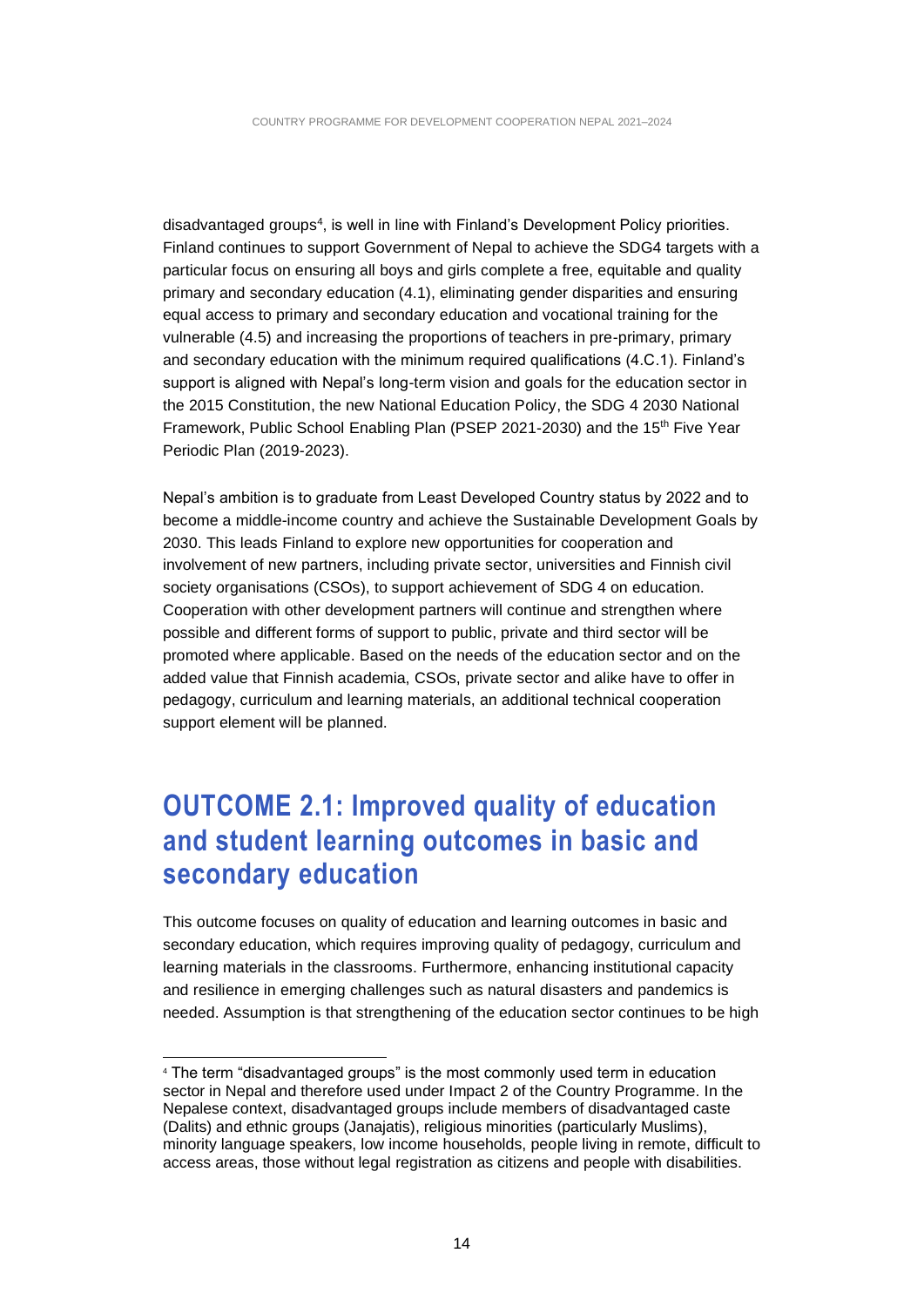on the government agenda and that there is political will to make institutional changes that ensure education sector is effectively managed and staffed at all levels, including teachers. It is further assumed that external contextual factors permit national and international actors to increase and improve the quality of education.

Despite clear progress in the education sector, there is a need to improve the quality of education and student learning outcomes in basic and secondary education in Nepal. In 2019, only 12.8 % of grade 3 students had reading fluency and comprehension in Nepali. There are inequities in learning outcomes, particularly for girls, Dalits, Muslims, children who do not speak Nepali as their mother tongue and other groups. More than 50 % of students fail to perform at grade level in Nepali, English and Mathematics. While 73 % of students complete basic education (grade 8), the survival rate to grade 10 was only 60 % in 2019.<sup>5</sup>

Nepal's susceptibility to natural disasters such as earthquakes and pandemics raise concerns about education resilience and sustainability of development progress. The Covid-19 pandemic has overwhelmed the education sector and the Government of Nepal has dedicated much of its resources to Covid-19 response, leaving it very vulnerable in case of any other disasters. Several international studies suggest that the pandemic will have a prolonged impact on education and development through school closures and global recession, which lead to learning loss and decreasing family income.

In policy dialogue, Finland will emphasize teachers' content knowledge and pedagogical practices; improving institutional capacity of in-service training and institutionalizing collaboration with universities delivering pre-service teachers training; elevating the requirement for teaching in basic education to a bachelor's degree including internship periods in classrooms; developing teacher peer support schemes for improving teachers' accountability, education quality, and learning among all students; and including development of local curriculum in teachers' training.

### <span id="page-14-0"></span>**OUTPUT 2.1.1: IMPROVED QUALITY OF PEDAGOGY, CURRICULUM AND LEARNING MATERIALS IN THE CLASSROOMS**

Improving quality of pedagogy, curriculum and pedagogically oriented learning materials are cornerstones for improved education quality and learning outcomes. Finland continues to embed soft skills (personal, creativeness, business, communication and thinking skills) in the curriculum, teacher training, and materials both as a means and as an end learning outcome, particularly in relation to

<sup>5</sup> Mid-Term Review of School Sector Development Plan (SSDP), 2019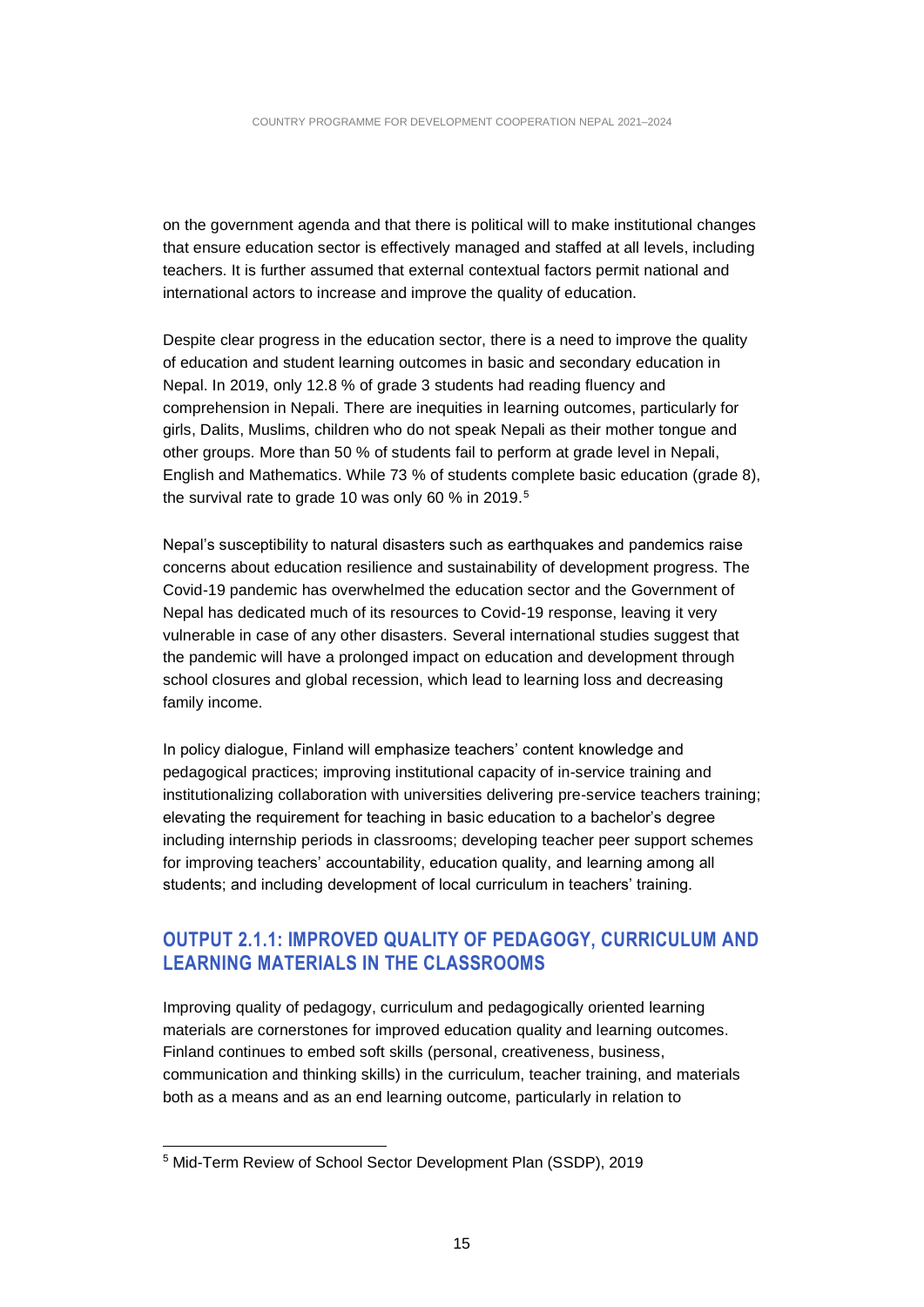employability. Students equipped with these skills adjust more quickly to technological change, are more likely to find decent employment and are more resilient to economic and other types of shocks. Assumption is that incorporating gender and inclusiveness as an integral element in both curriculum and learning materials contributes to the enrolment and retention of girls and students from disadvantaged groups. Finland's support will be built based on the needs of the education sector and on the added value that Finnish academia, CSOs, the private sector and alike have to offer to in pedagogy, curriculum and learning materials.

### <span id="page-15-0"></span>**OUTPUT 2.1.2: ENHANCED INSTITUTIONAL CAPACITY AND RESILIENCE IN EMERGING CHALLENGES (SUCH AS NATURAL DISASTERS AND PANDEMICS)**

Improved quality and student learning outcomes of basic and secondary education will be supported by enhancing institutional capacity and resilience in emerging challenges. As part of the sectoral work, Finland continues supporting the institutionalisation of the National Learning Assessment of Student Achievement (NASA) across the education system to help translate assessment findings into policy and action. The examination reform is ongoing and the mandates have been divided under the three layers of government. Teacher distribution remains uneven with an excess of teachers in basic education and a shortage in secondary education, particularly with required qualifications. Finland sees important that the local governments develop comprehensive education plans and annual teacher development plans. Monitoring of teachers' presence in schools will also be improved. Furthermore, Finland will contribute to the recovery from the pandemic by supporting the implementation of Nepal's Covid-19 Education Sector Contingency Plan. Working across all three tiers of government and through UNICEF, Finland is supporting children to continue to learn through alternative and distance modalities. Finland emphasises the need for incorporating disaster risk reduction and safe learning environment elements into school improvement plans.

#### <span id="page-15-1"></span>**INPUTS (ONGOING AND PLANNED PROJECTS AND OTHER INPUTS):**

- Support to School Sector Development Plan (SSDP 2016-2021)
- Support to Education Sector Plan (2021-2030)
- Support to the UNICEF Country Programme Action Plan (2018-2022)
- Technical Cooperation Support to Education Sector in Nepal (TECSES, planned for 2022-2025)
- Support to Covid-19 Education Sector Contingency Plan (2020-2021)
- Policy Dialogue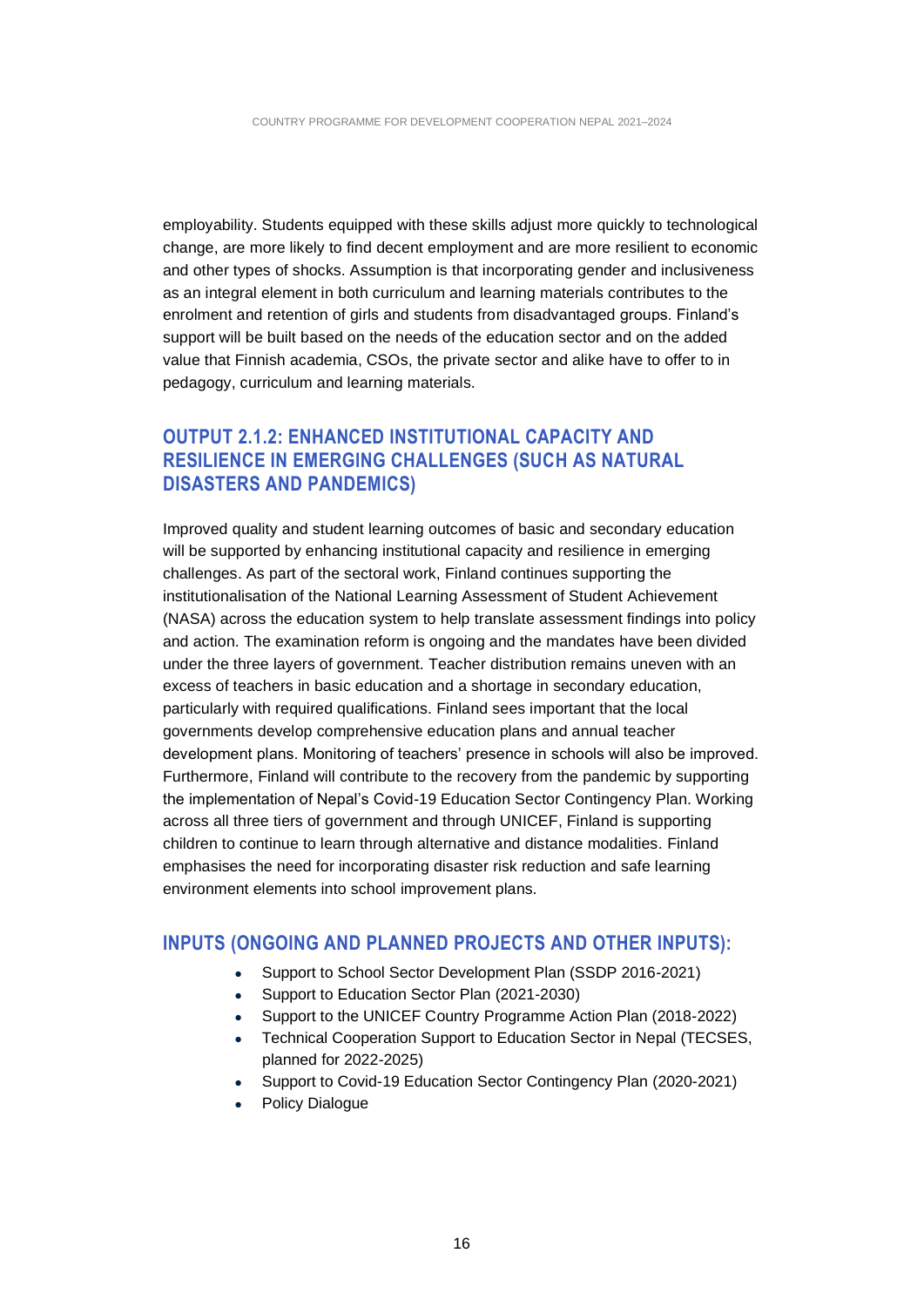### <span id="page-16-0"></span>**OUTCOME 2.2: Access, Equity and inclusiveness of education is strengthened and different needs are accommodated**

This outcome focuses on having an inclusive education system, which requires strengthening access, equity and inclusiveness in education as well as accommodation of different needs, such as mother tongue, caste, disability, gender and pre-primary education. This in turn requires improving stakeholders' capacity to address equitable access and participation and to ensure an inclusive learning environment. School Sector Development Plan (SSDP) 2016-2021 emphasises equitable access to overcome the disparities suffered by children from disadvantaged groups, including children with disabilities and children from remote areas. Expectation is that the new Education Sector Plan will continue to address equitable access and inclusiveness of education. To enable measuring these changes, Education Management Information System (EMIS) and learning assessment and reporting systems need to produce relevant and reliable data on equity, efficiency and learning.

Despite the good progress made in gender equality and access to education, there is a need to improve access and strengthen the inclusiveness of education system to better accommodate different needs in Nepal. Learning outcomes are poor across the board, with girls consistently performing worse than boys do. Girls are also more likely than boys to drop out from school and repeat grades. Girls often fail to reach tertiary education levels, creating a noticeable disparity in higher-level education access. While boys increasingly attend private schools, girls as well as disadvantaged ethnic and caste groups are mainly dependent on public schools. Enhancing the public education system has a positive impact especially on equity, and Finland continues supporting the deployment of targeted strategies to improve access to education in disadvantaged areas and of disadvantaged groups.

In policy dialogue, Finland will emphasise efforts to reduce disparities between provinces and address inequities in learning in public schools and for children from disadvantaged groups. In Nepal, harmful practices, such as child marriage, child labour and menstruation taboos, remain prevalent in some areas and act as barriers to education for girls and children from disadvantaged groups. Therefore, Finland will also emphasise establishing monitoring and enforcement mechanisms for behaviour change.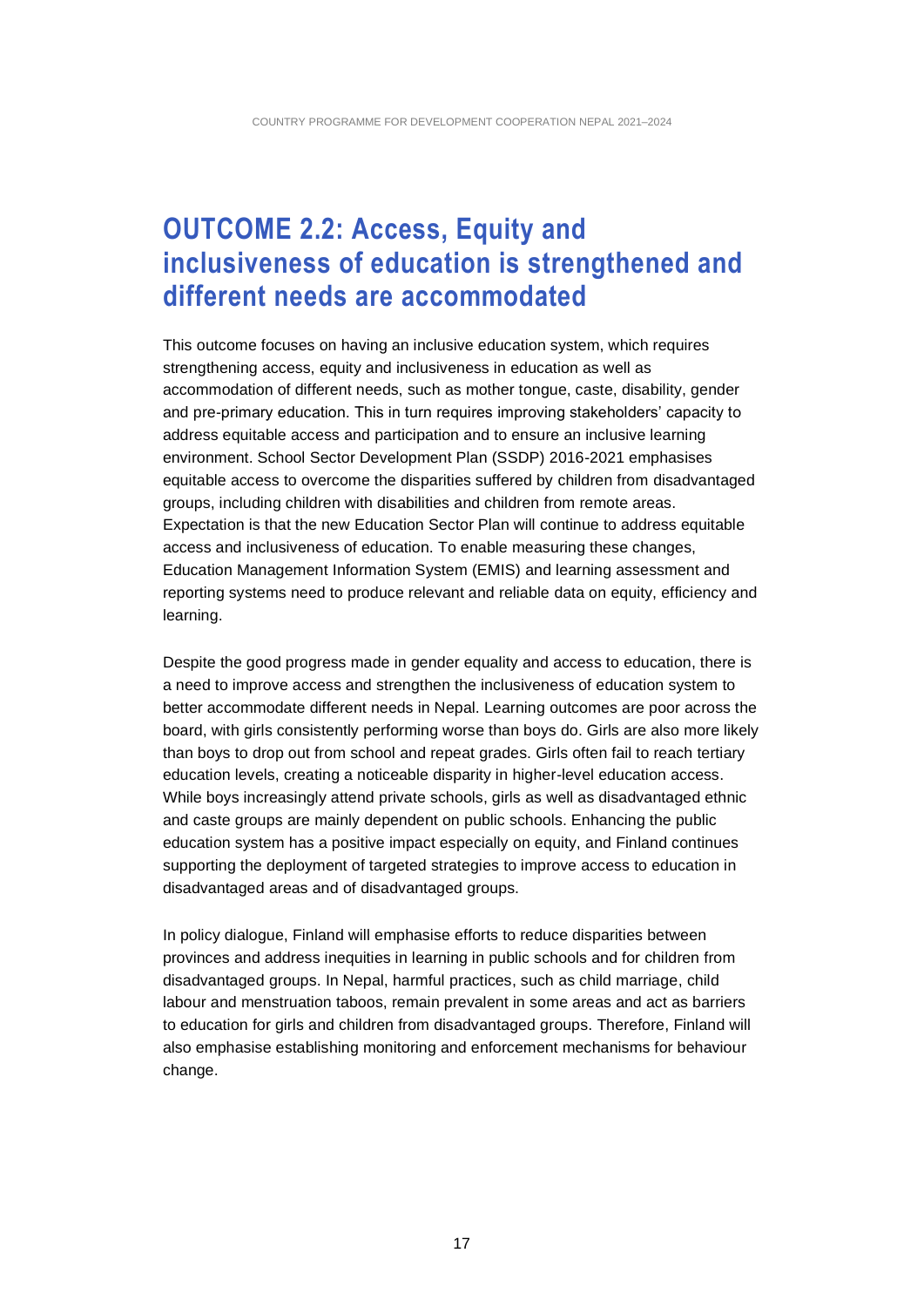### <span id="page-17-0"></span>**OUTPUT 2.2.1: IMPROVED CAPACITY TO ADDRESS EQUITABLE ACCESS AND PARTICIPATION AND TO ENSURE AN INCLUSIVE LEARNING ENVIRONMENT**

In order to strengthen access, equity and inclusiveness and accommodate different needs in education, improving capacity of the Ministry of Education, Science and Technology (MoEST) and Centre for Education and Human Resource Development (CEHRD) is necessary for them to be better equipped to address equitable access and participation in the most disadvantaged areas and to ensure an inclusive learning environment. Through sectoral work, Finland supports targeted interventions to the most disadvantaged districts and municipalities. With technical assistance of UNICEF, MoEST has developed equity indexes at federal, provincial and local government levels that have enabled the latter two tiers to measure the prevalence (number of out of school children) and severity (equity index score) of disparities in education outcomes. Based on the results, in 2019 and 2020 the federal government allocated additional resources to local governments that ranked lowest on the equity index. The lowest ranking local governments on the equity index have been supported to produce equity strategy implementation plans. Moving forward, the need is to integrate these plans into overall sector planning and budgeting to ensure that evidence and needs-based planning is institutionalised at the local level. Finland places emphasis on increasing the share of female teachers in schools, which has been identified as a barrier to girls' learning outcomes and as a reason for early drop out.

Nepal has a history of providing residential segregated schools for children with disabilities with only a few isolated examples of good inclusive education for such children. Finland will support advocacy efforts aimed at parents, communities, schools, teachers and governments for all children to have access to quality education in their communities, including through mother tongue education and in small school/multi-grade classrooms. Developing and promoting inclusive school is crucial.

#### <span id="page-17-1"></span>**INPUTS (ONGOING AND PLANNED PROJECTS AND OTHER INPUTS):**

- Support to School Sector Development Plan (SSDP 2016-2021)
- Support to Education Sector Plan (2021-2030)
- Support to UNICEF Country Programme Action Plan (2018-2022)
- Technical Cooperation Support to Education Sector in Nepal (TECSES, planned for 2022-2025)
- Support to Covid-19 Education Sector Contingency Plan (2020-2021)
- Policy Dialogue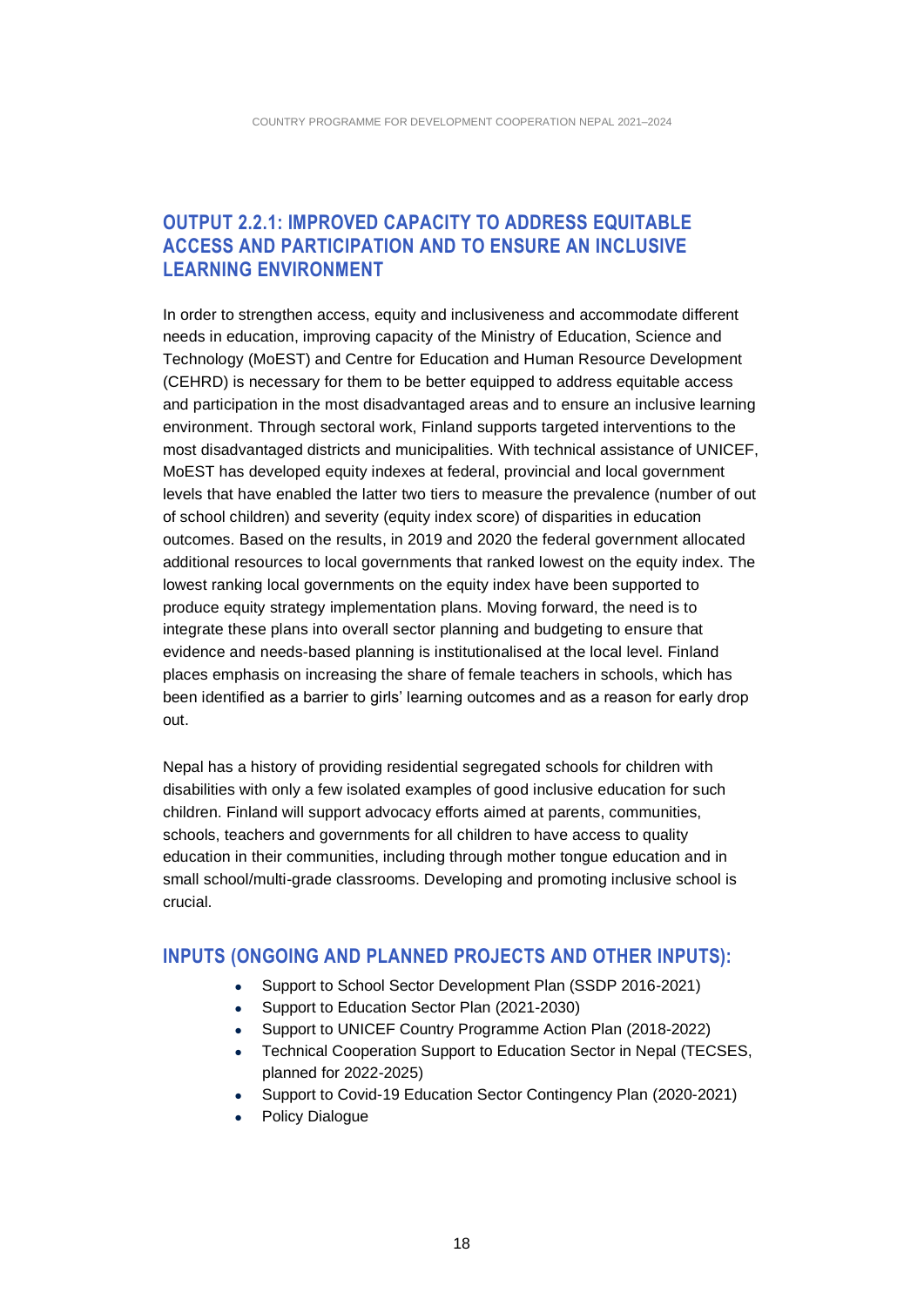### <span id="page-18-0"></span>**IMPACT 3: Equality and prosperity of ALL women and girls including those with disability and those in vulnerable positions is enhanced**

<span id="page-18-1"></span>**(SDG 5, Targets 1 and 2)**

### **Description**

Impact area three envisions a society where women, including those with disabilities and those in vulnerable positions, can enjoy prosperity and non-discrimination. Increasing women's political participation and gender friendly policy promotion is a fundamental prerequisite for gender equality and democracy. This requires targeted actions that advance women's access to decision-making processes, higher and/or technical and vocational education and decent work. Moreover, violence against women needs to be reduced as well as discriminatory social norms, harmful practices and stigma that restricts women from living up to their full potential. Addressing the connections between gender, disability and discrimination and other forms of exclusion and marginalization is also necessary. It is assumed that the political stability continues where government policy building remains consistent.

The work builds on the strong political will of Government of Nepal to promote gender equality and women's political and economic empowerment and to hold on a strong political and systemic commitment to build a non-discriminatory and transformed society. Nepal's commitment to SDG 5 and the will and effort to formulate gendersensitive, responsive, disability inclusive laws and policies are praiseworthy. The impact area is in line with the Constitution of Nepal that stipulates the right to equality and non-discrimination, right against untouchability and right to be free from exploitation based on traditions. It also guarantees all women and Dalits the right to participate in all state institutions on the basis of the principle of proportional inclusive representation. The rights of people with disabilities are also stated in the Constitution as well as ratified by Nepal in the United Nations Convention of the Rights of Persons with Disabilities. The impact area is also aligned with Finland's Development Policy where women and girls are at the centre, as well as Nepal's long-term plan and the latest Five Year Periodic Plan (2019-2023). Finland's Country Strategy for Nepal (2021-2024) supports these interventions with the goal "to foster a democratic, inclusive and resilient Nepal" and its first strategic commitment: "to reduce inequalities by addressing the connections between gender, disability and discrimination and other forms of exclusion and marginalisation."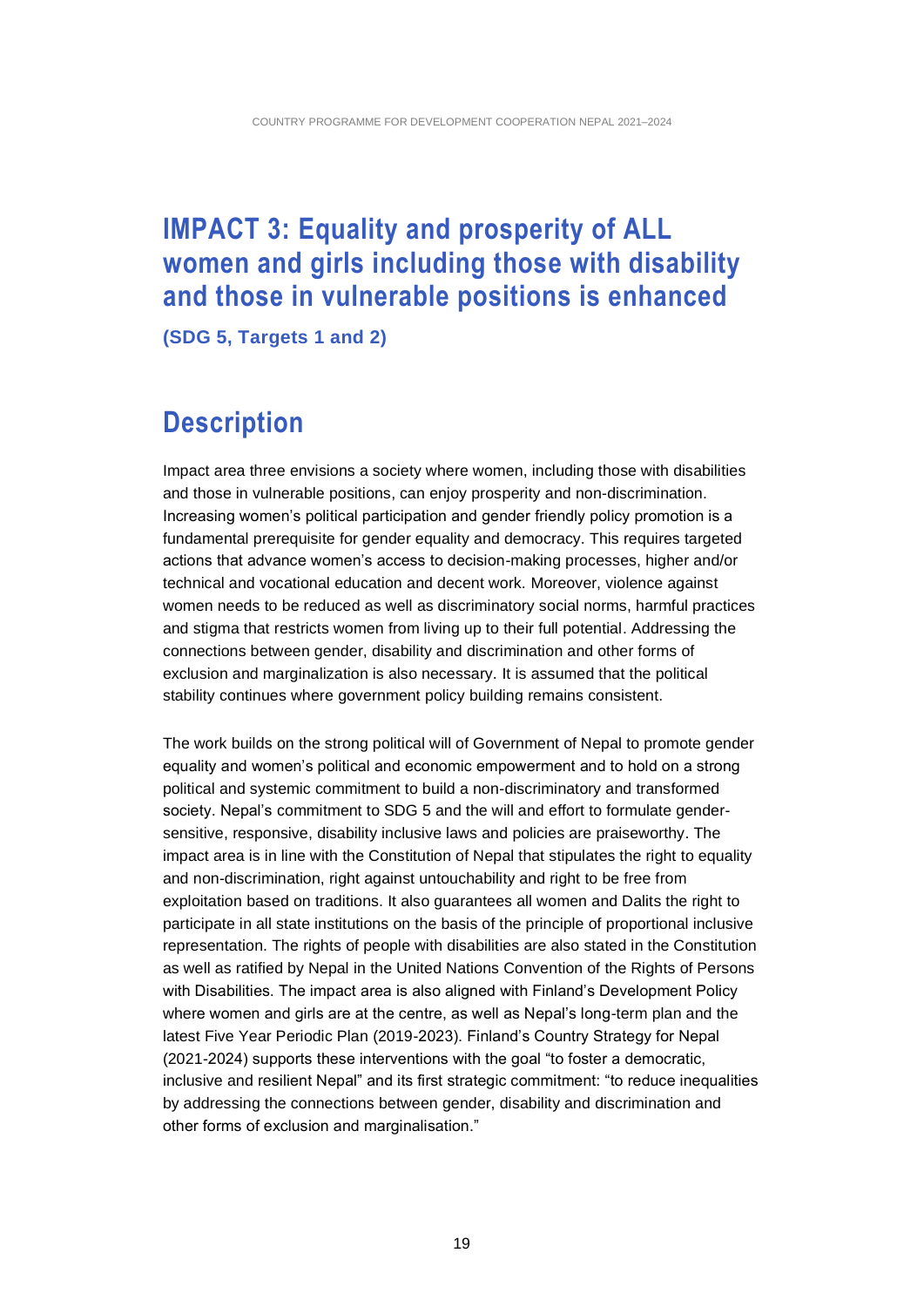Finland is a gender equality pioneer on many levels and has long expertise in working with gender related issues in the development context. Finland continues to mainstream and support targeted interventions on gender equality and disability inclusion in the rural water supply, sanitation and hygiene (WASH) and education sectors. Finland works in close collaboration with UN Women to advance intersectional gender equality by strengthening the political and economic empowerment and skills development of diverse women's groups that also represent women and girls with disabilities and Dalit women, as well as by addressing discriminatory social norms. Finland continues leveraging its role to mobilise technical and financial capacity of the government and partner agencies and emphasise working in a coordinated approach so that institutions and systems are responsive and reflective of the fact that women, girls and persons with disabilities experience discrimination and prosperity differently.

### <span id="page-19-0"></span>**OUTCOME 3.1: Economic and political empowerment of women including those with disabilities and those in vulnerable positions enhanced**

The expected first outcome is the economic and political empowerment of women. This requires that women are empowered to become economically independent and politically active through capacity building and vocational trainings, and that the architecture of the legislative framework that creates the enabling environment is supported. The assumption is that the Government of Nepal is committed to develop and allocate adequate resources and budget to implement gender responsive policies effectively and efficiently.

The 2015 Constitution of Nepal includes ample provisions to ensure the protection of women's rights in broad and universal principles of equality and participation. The Constitution guarantees women's (including those in vulnerable positions and persons with disabilities) right to participate in all state structures and bodies on the basis of proportional inclusion. It guarantees an equal right to education, employment, and social security on the basis of positive discrimination.

The federalisation and decentralisation in Nepal entailed an increase in women's political representation. The country has had more women in the legislature, thanks to the constitutional provision that sets aside 33 % seats for women and a proportional representation of representatives from marginalised groups in all state mechanisms from federal to local. However, the presence of women in decision-making bodies and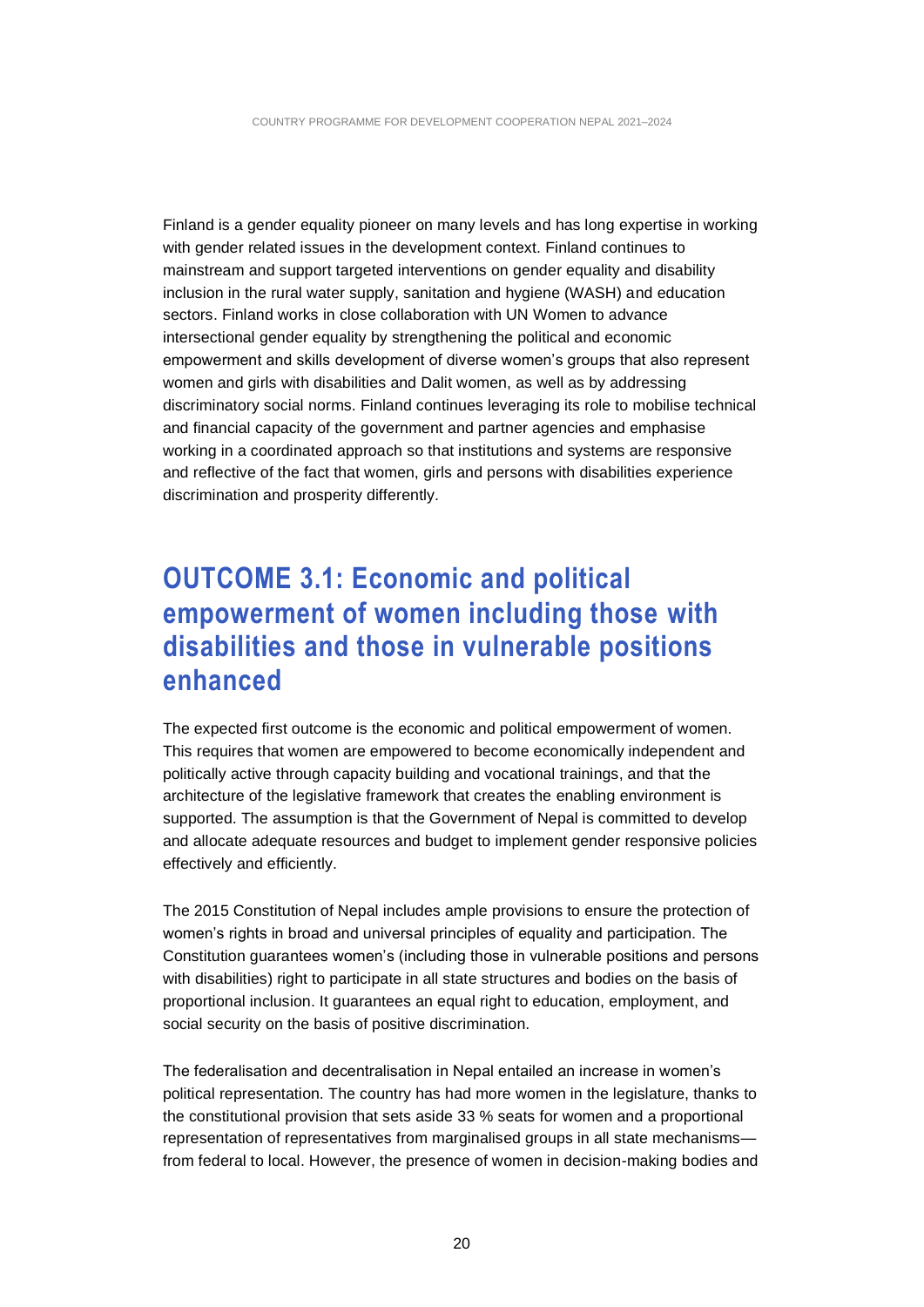high-skilled positions in politics and economics has not always translated into actual power. While women have often been sidelined by their higher caste, male counterparts in the actual decision-making processes.

Although female labour force participation is high, the quality of the work with which women engage is low, largely because of strong gender norms around work. Women are typically concentrated in unpaid care work or low-paying and less-productive jobs of low capital intensity. The situation for women with disabilities is even worse as they face multiple discrimination and are often believed to be incapable to work. School closure due to the Covid-19 crisis left millions of children stuck at home, whereby Nepali women and girls' care duties increased. Additionally, women are mostly employed in informal sector and lost their jobs due to the crisis. The heavy domestic workload and job loss caused by the crisis can have permanent effects, leaving women and girls further behind in Nepal.

#### <span id="page-20-0"></span>**OUTPUT 3.1.1: WOMEN'S POLITICAL PARTICIPATION, GENDER SENSITIVE AND NON-DISCRIMINATORY POLICY IMPLEMENTATION IS INCREASED**

In order to empower women to participate politically, the Country Programme aims to improve women's capability to participate, lead and influence in political decisionmaking systems. Women's political participation and gender sensitive policy promotion will be achieved through a variety of interventions through different agencies. The combined efforts will strive towards achieving an enabling environment with gender sensitive policies: gender responsive budgeting will be promoted in the newly established municipalities through the bilateral WASH projects and UN Women. Likewise, UN Women will support the Government of Nepal to review and adopt gender-responsive economic and sectoral policies. Political participation of women and groups in vulnerable position at the grass roots level will be promoted through the bilateral WASH projects where diverse participation in water user committees will be supported, and through UN Women programme that helps to develop the leadership capacity of women in vulnerable positions. It is essential that the Government of Nepal, including the local governments, be committed to develop and allocate an adequate budget and human resources to implement gender responsive policies effectively and efficiently.

### <span id="page-20-1"></span>**OUTPUT 3.1.2: OVERCOMING BARRIERS FOR WOMEN TO ACCESS DECENT WORK AND INCOME SECURITY IS SUPPORTED**

The economic participation of all women will be enhanced by providing women with technical and vocational education and training and entrepreneurship development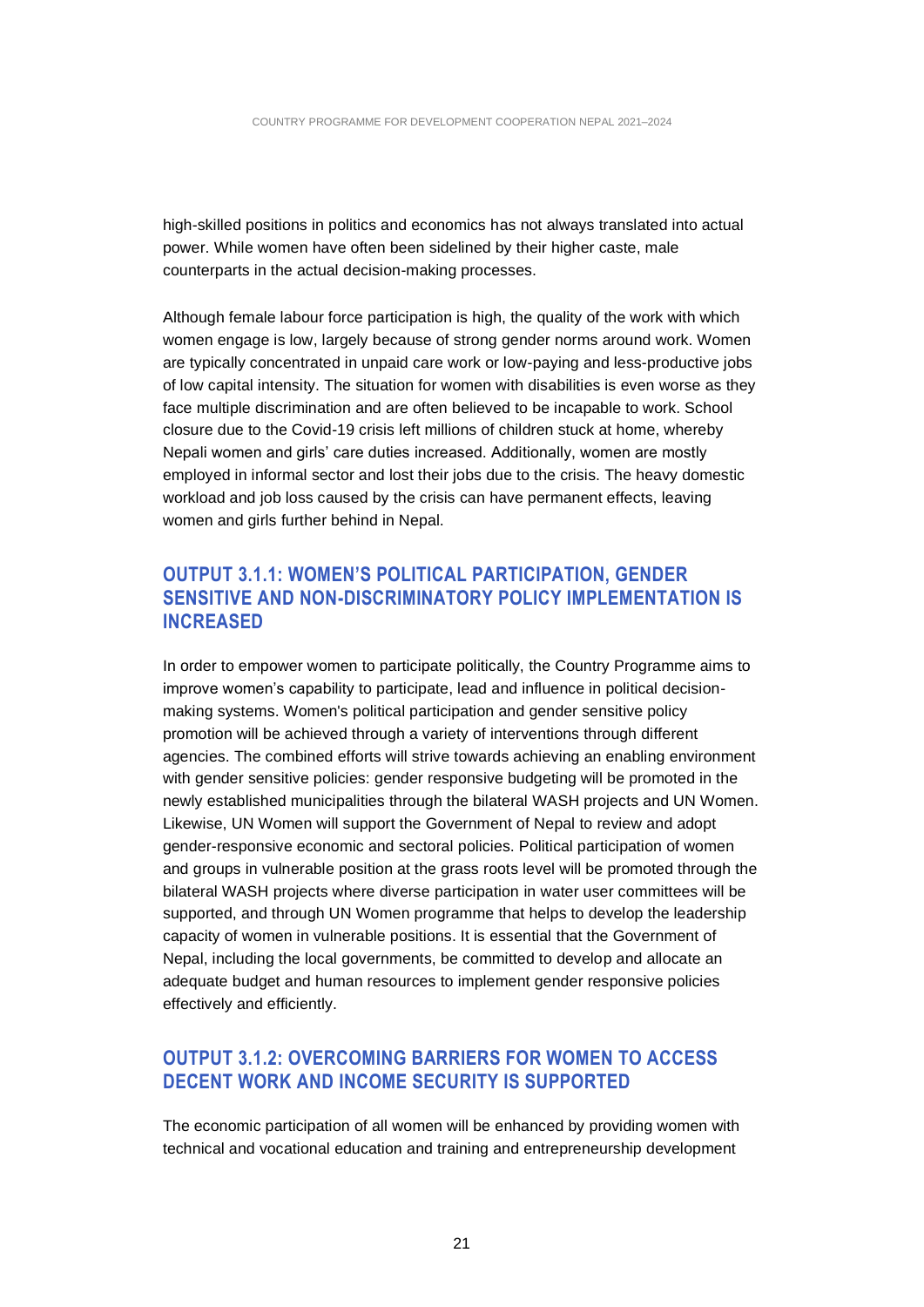supports through UN Women. Finland will thus continue to support the approval and implementation of adequate policies, the building of proper capacity of women to lead and participate on all levels as well as the provision of services and training that enhance the economic empowerment and skills development of women and groups in vulnerable positions in Nepal. It is assumed that women are capable and motivated to lead and participate in the empowerment efforts. This also requires enough support and input from other family members, so that time allocation for trainings will be possible.

#### <span id="page-21-0"></span>**INPUTS (ONGOING AND PLANNED PROJECTS AND OTHER INPUTS):**

Finland aims to achieve the above-mentioned outcome and corresponding outputs through interventions implemented by UN agencies and two bilateral WASH projects and active policy dialogue at sector and national level as well as through close cooperation with Finnish funded civil society organisations. Finland seeks synergies with the Finnish-funded civil society organisations as many of them are also working for the impact area.

- Support to UN Women Nepal Strategic Note 2018-2022
- Rural Village Water Resources Management Project, Phase III (RVWRMP III, 2016-2022)
- Green Resilient Agricultural Productive Ecosystems (GRAPE, 2021- 2024)
- Sustainable WASH for All (SUSWA 2021-2024)
- Technical Cooperation Support to Education Sector in Nepal (TECSES, 2022-2025)
- Policy dialogue

<span id="page-21-1"></span>**OUTCOME 3.2: Violence and cultural discrimination against women including those with disabilities and those in vulnerable positions in the public and private spheres is decreased**

The second outcome area focuses on transforming and eradicating harmful social norms and gender based violence. This requires that gender responsive legislation is improved and women are provided with violence prevention and protection services. Transforming the attitudes and behaviours of the entire community, especially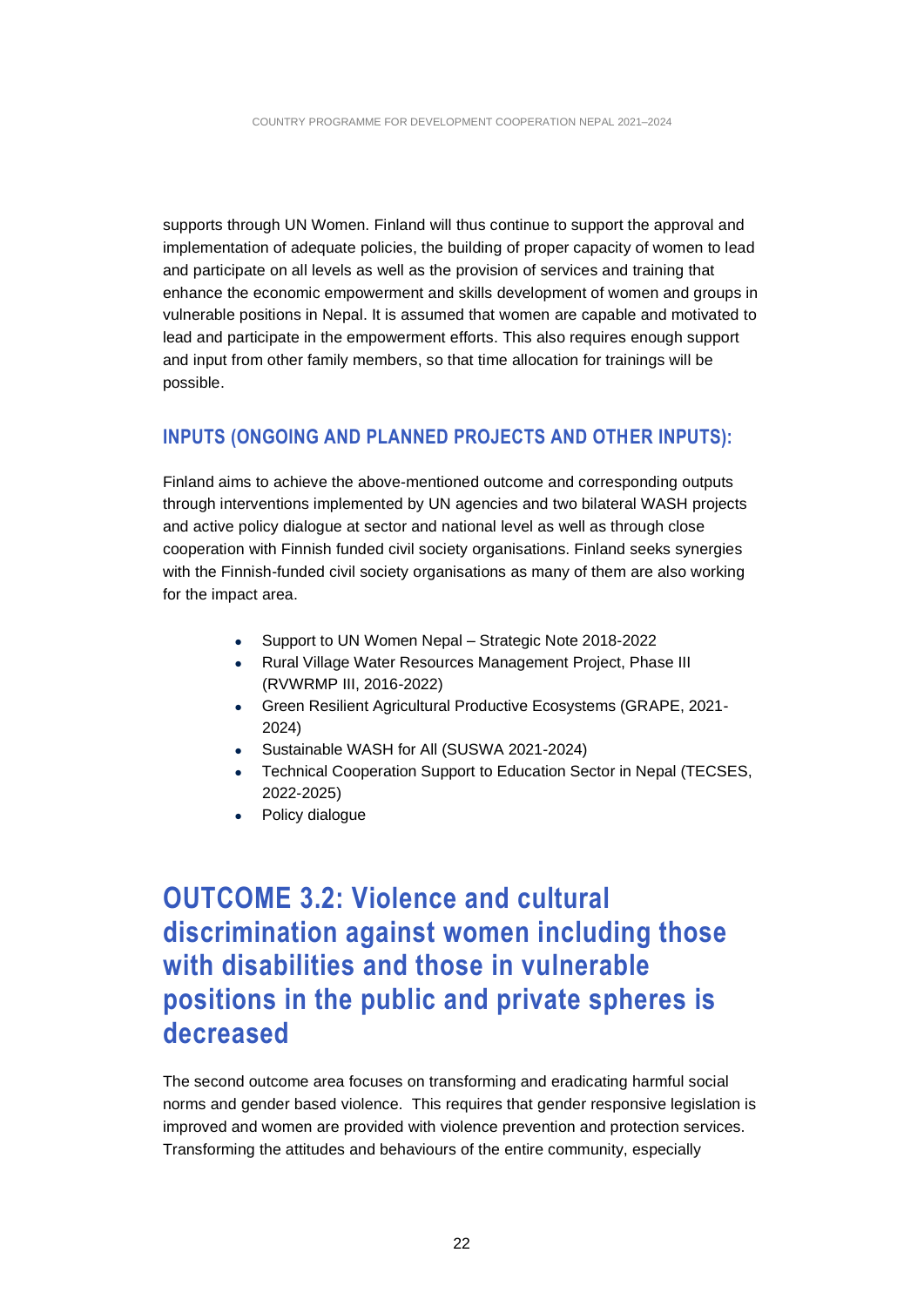regarding harmful cultural practices is also essential. The assumption is that the central and local governments are willing to formulate policies and provide services, and that changed attitudes and behaviours related to gender based violence and cultural taboos are accepted in the communities.

Nepal has taken significant steps towards ending gender-based violence against women, but despite this progress, available data indicates that gender-based violence is still a major issue. According to a study carried out by UNFPA $6$ , 48 % of women in Nepal had experienced violence at some point in their lives, with 27 % of them experiencing physical violence. Only 25 % of the women were aware of services available to survivors of gender-based violence. The Covid-19 crisis has worsened the situation for many women. Reporting of gender-based violence soared up during the lock-down as reported by some key national institutions.<sup>7</sup> It is known that the risk for facing violence is 4-10 times higher for women and girls with disabilities.

Existence of harmful practices and discriminatory social norms, such as caste-based discrimination, child marriage, dowry and menstruation taboos (Chhaupadi) have serious negative impacts on women and girls in Nepal.<sup>8</sup> The harmful practices and discriminatory social norms are deeply rooted behaviours that discriminate a part of the population based on sex, gender, age, caste/ethnicity, language, religion and disability. Many women face intersecting forms of discrimination on multiple grounds. They leave women and persons from vulnerable groups and positions at risk of violence, limit their educational and economic opportunities and their access to basic health and social security services.

In 2019, Finland and UN Women initiated a dialogue of identifying means of further understanding and measuring social norm change across sectors (governance, education water supply, sanitation and hygiene) and the multilateral and bilateral development efforts funded by Finland, through the use of qualitative methods such as storytelling. It is understood, that more in-depth studies are required to strengthen our understanding on the ways in which we can promote social norm and transformative change. Sex, age, caste, disability ethnicity, religion, location, socioeconomic status and occupation all determine advantage and disadvantage, and the intersection of multiple identities can intensify the disadvantage. The dialogue with UN Women will continue and will hopefully give tools for understanding social norm change and measuring it.

<sup>6</sup> UNFPA, Fact Sheet: Gender-based Violence in Nepal, 2016

<sup>7</sup> National Human Rights Commission and National Women Commission.

<sup>&</sup>lt;sup>8</sup> Concluding Observations of the Committee on the Elimination of Discrimination against Women (2018)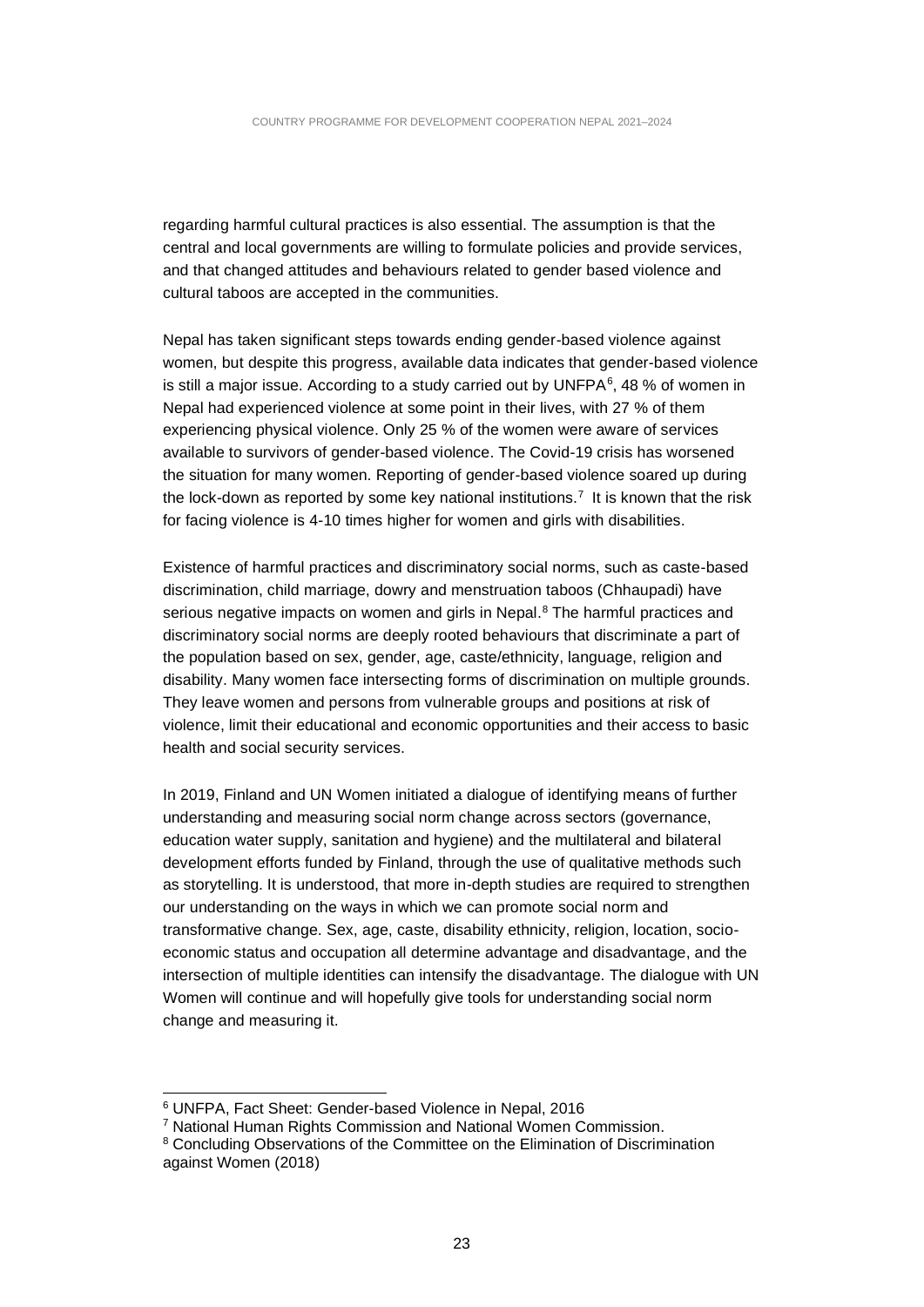#### <span id="page-23-0"></span>**OUTPUT: 3.2.1 VIOLENCE AGAINST WOMEN AND GIRLS REDUCED**

The approach to eliminating gender-based violence against women will be twofold, as it will be addressed on both policy level and service level. Reducing violence against all women and girls will be achieved through providing information on accessible and inclusive violence prevention and protection services to all women and girls suffering from gender based violence. It is also important to support the development and implementation of gender-responsive laws (EVAW) and national action plans, including UNSCR 1325 and subsequent resolutions. These interventions against gender based violence and the chosen outputs are in line with the SDG goals and Finland's Development Policy. It is assumed that the Government of Nepal is committed to proceed the legislation, that the local governments are willing to implement the existing legislation and take ownership of the protective services and allocate resources, and that women are empowered and feel secured to seek services and openly discuss gender based violence.

#### <span id="page-23-1"></span>**OUTPUT: 3.2.2 DISCRIMINATORY SOCIAL NORMS, HARMFUL PRACTICES AND STIGMA REDUCED**

The cultural perceptions regarding menstruation are prevalent throughout the country as women are seen as impure and polluting during their menses. In the Western parts of the country, the menstruation related taboos i.e. the Chhaupadi practice is especially discriminatory as many women are excluded from most social life, using toilets or touching taps, restricted from eating nutritious foods and often confined to sleeping in a small, cold, unventilated and unhygienic hut or cowshed during menstruation and postpartum—a practice that has proven to be lethal for many women and new-borns every year. Finland having a strong foothold in the western parts of the country with its WASH-projects, will reduce discriminatory social norms through tenuous behavioural change communication, sensitisation of key groups and masses, promotion of alternative religious interpretations and positive connotations to womanhood and childbirth through mobilising local community members to raise their voices against the practices. The work requires community maintained commitment to Open Defecation Free behaviour and a level of willingness from the community members to find alternative ways to practice religious rituals and to celebrate womanhood in a more empowering manner.

School attendance by children is often restricted by structural barriers, but also linked to socially constructed norms such as disability, child marriage or social gender norms. Through UNICEF, Finland is supporting the local governments to formulate plans for a national equity strategy to address some of the key barriers for children to attend school.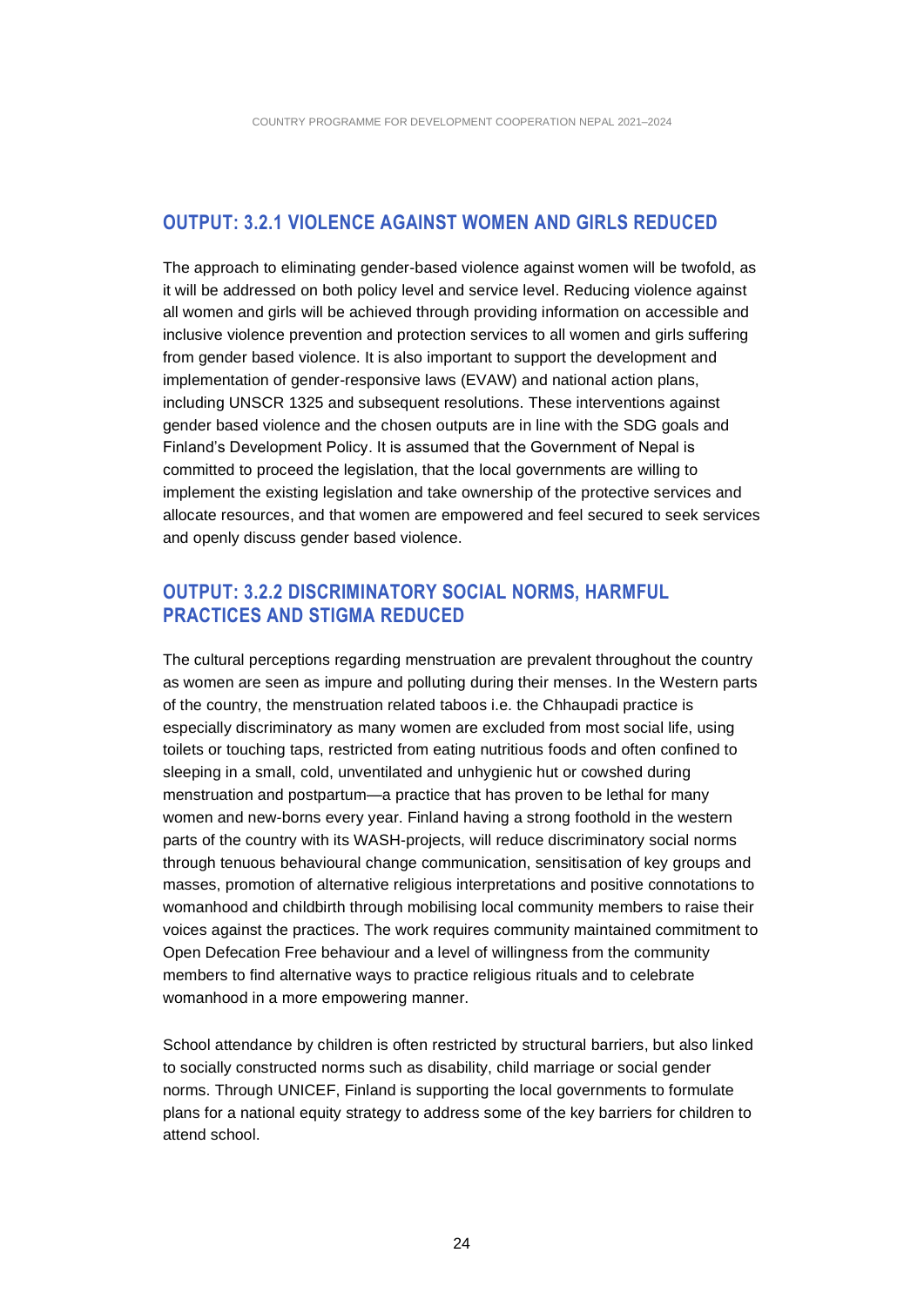### <span id="page-24-0"></span>**INPUTS (ONGOING AND PLANNED PROJECTS AND OTHER INPUTS):**

Finland aims to achieve the above-mentioned outcome and corresponding outputs through interventions implemented by UN agencies, two bilateral WASH-projects and active policy dialogue at sector and national level as well as through close cooperation with Finnish-funded NGOs

- Support to UN Women Nepal Strategic Note 2018-2022
- Rural Village Water Resources Management Project, Phase III (2016- 2022)
- Sustainable WASH for All (SUSWA, 2021-2024)
- Support to UNICEF Country Programme Action Plan (2018-2022)
- Policy dialogue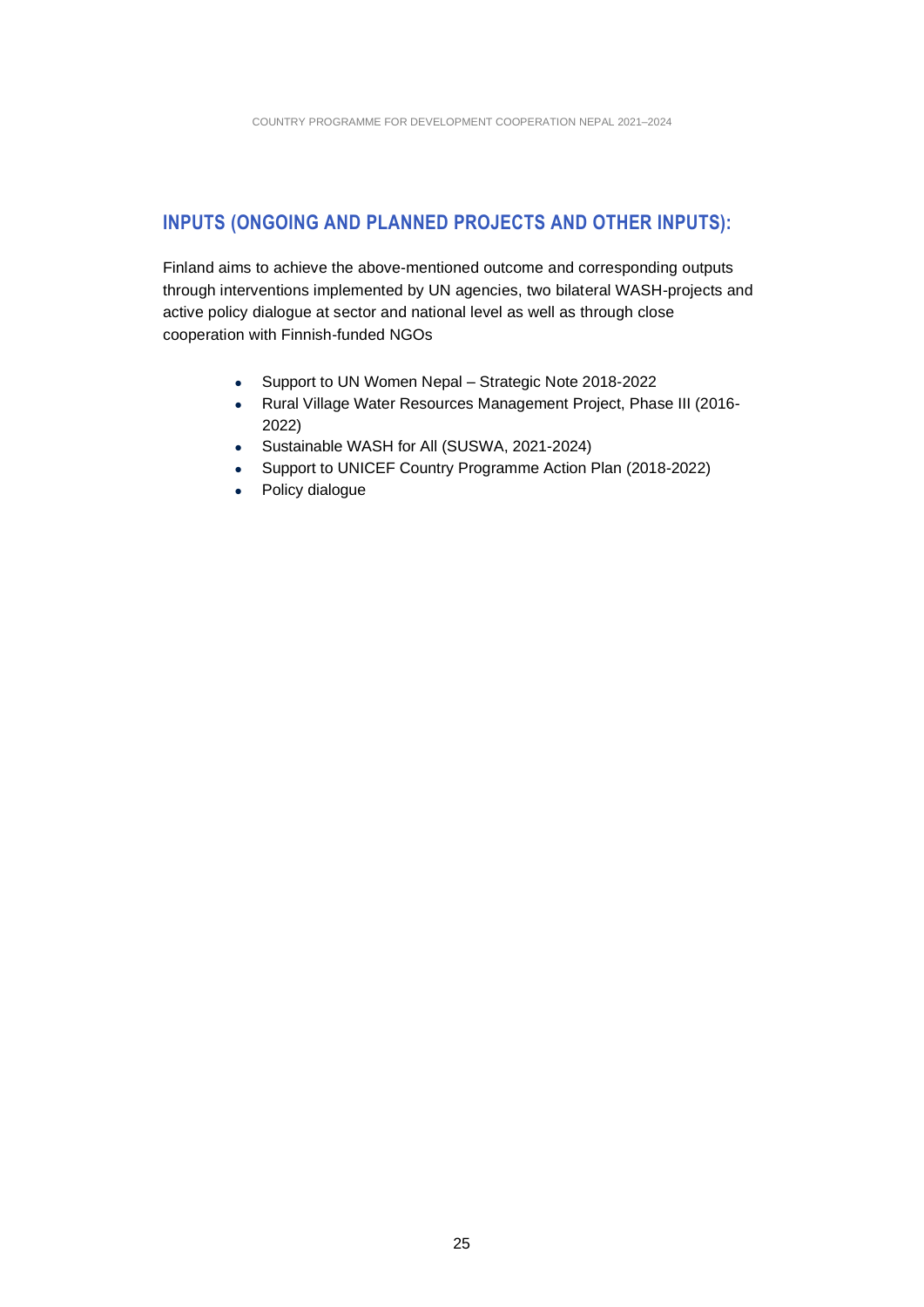## <span id="page-25-0"></span>**2 RISKS, MONITORING AND EVALUATION**

### <span id="page-25-1"></span>**2.1 Risk management**

**All development cooperation involves risks.** In Nepal, the development cooperation is often conducted in complex and difficult conditions. The risks involved in the implementation of Country Programmes are assessed and monitored closely, but sometimes they materialise despite the taken precautions. Anticipating and managing risks is an essential part of the implementation of the Country Programmes: risk assessments are done regularly considering impact on the programme design and decision-making at all stages. Risk mitigation measures, their success and materialised risks are reported annually.

Nepal is a high-risk environment. The political challenges of the transition to federalism, the weak implementation capacity of government, potential for political instability, high dependency on remittances, inequalities, discrimination, social exclusion and country's high vulnerability to emergencies and climate change have all strategic, operative and fiduciary implications for Finland's development cooperation in Nepal. Belonging to a group of land-locked countries, Nepal's low-income and trade-led development prospects raise concerns about the sustainability of development progress. Operational level risks include large-scale pandemics and natural disasters—such as Covid-19 and earthquakes—which will likely reverse progress on key development outcomes such as poverty. This has direct negative impacts on children's education, WASH, livelihoods and gender equality and will disproportionally affect more the people in vulnerable position. The fiduciary level risks include weak internal control, capacity for accounting, and financial reporting at the local governments and school level. These risks will be mitigated by active coordination with the Government of Nepal. Nepal remains committed to macroeconomic stability and is coordinating its humanitarian-development nexus response measures with the International Development Partners Group and Financial Institutions. Risks related to UN programmes are possible delays in implementation and low visibility of Finnish support in the projects. To mitigate these risks, Finland needs to maintain continuous dialogue with UN agencies.

Nationwide corruption is one of the key obstructions to socio-economic development of Nepal, which is affecting almost all sectors. In the Corruption Perceptions Index of 2019, Nepal scored 34 out of 100 and was ranked as 113th among the 180 countries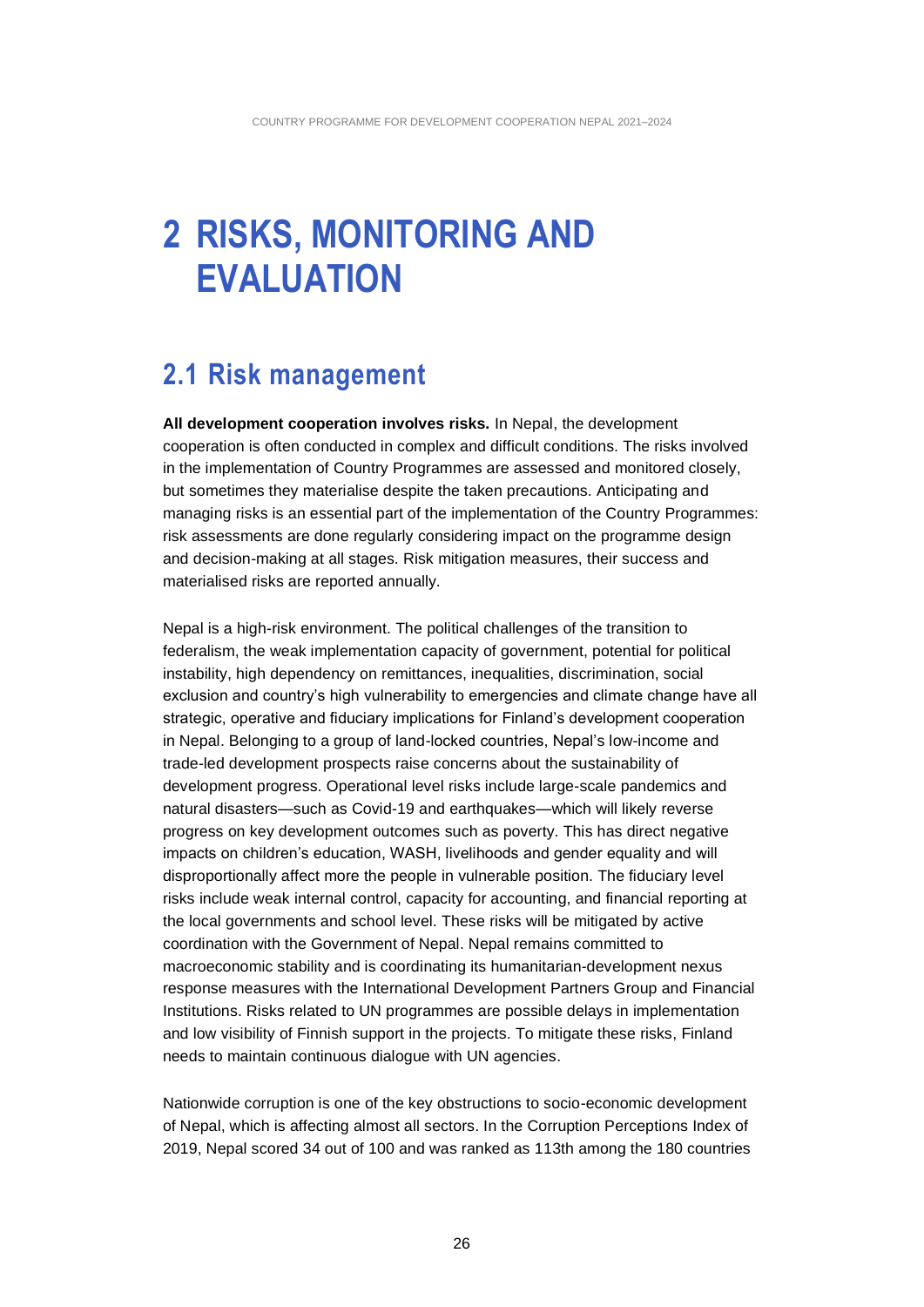surveyed. Although the media and civil society organisations are very strong and vocal, they have limited powers to hold government accountable for its actions and decisions in improving transparency.

Risks to the implementation of this Country Programme include corruption, slow pace of policy formulation, delays in project implementation, lack of commitment and continuity in government policies, and inadequate number of human resources at provincial and municipal levels. Often, policies are also rolled out regularly without achieving the desired results. This is widening the distance between stated policy goals and their realisation. This risk can be reduced by more careful and realistic project planning and increased policy influencing advocacy. The embassy actively engages in the policy advocacy and coordinated support with other donors in building transparency and accountability systems in Nepal.

In the context of Nepal Country Programme implementation, these risks will be managed and mitigated through careful and realistic planning, screening and selection of partners and funding channels, close contacts with the Nepali authorities and strong financial management, including audits. All Programmes report on the use of funding and the results of their work. The Ministry and Embassy follow the progress, use of funds and reliability of reporting through steering groups, monitoring visits, independent evaluations and reviews and regular communication. Ministry also commissions external auditing companies to perform regular audits.

### <span id="page-26-0"></span>**2.2 Monitoring, evaluation and learning**

Country teams are in charge of monitoring the performance of Country Programmes for Development Cooperation. This work follows the MFA's principles and guidelines, especially the Guidelines on Results-based Management, the Manual for Bilateral Programs and the Evaluation Guidelines. In joint arrangements, Finland will participate in joint reviews and evaluations and aims to support the development of local monitoring and evaluation frameworks and capacity.

Country Programme monitoring and evaluation is done to understand how the Programme is performing in relation to planned results in order to direct the work towards the expected results, make adjustments as needed, to learn and be accountable for the Country Programme results. As Country Programmes operate in complex and dynamic environments, monitoring the context and its implications on the validity of theories of change is also crucial. Monitoring and evaluation activities are identified in the monitoring and evaluation plan, which is updated and followed up regularly.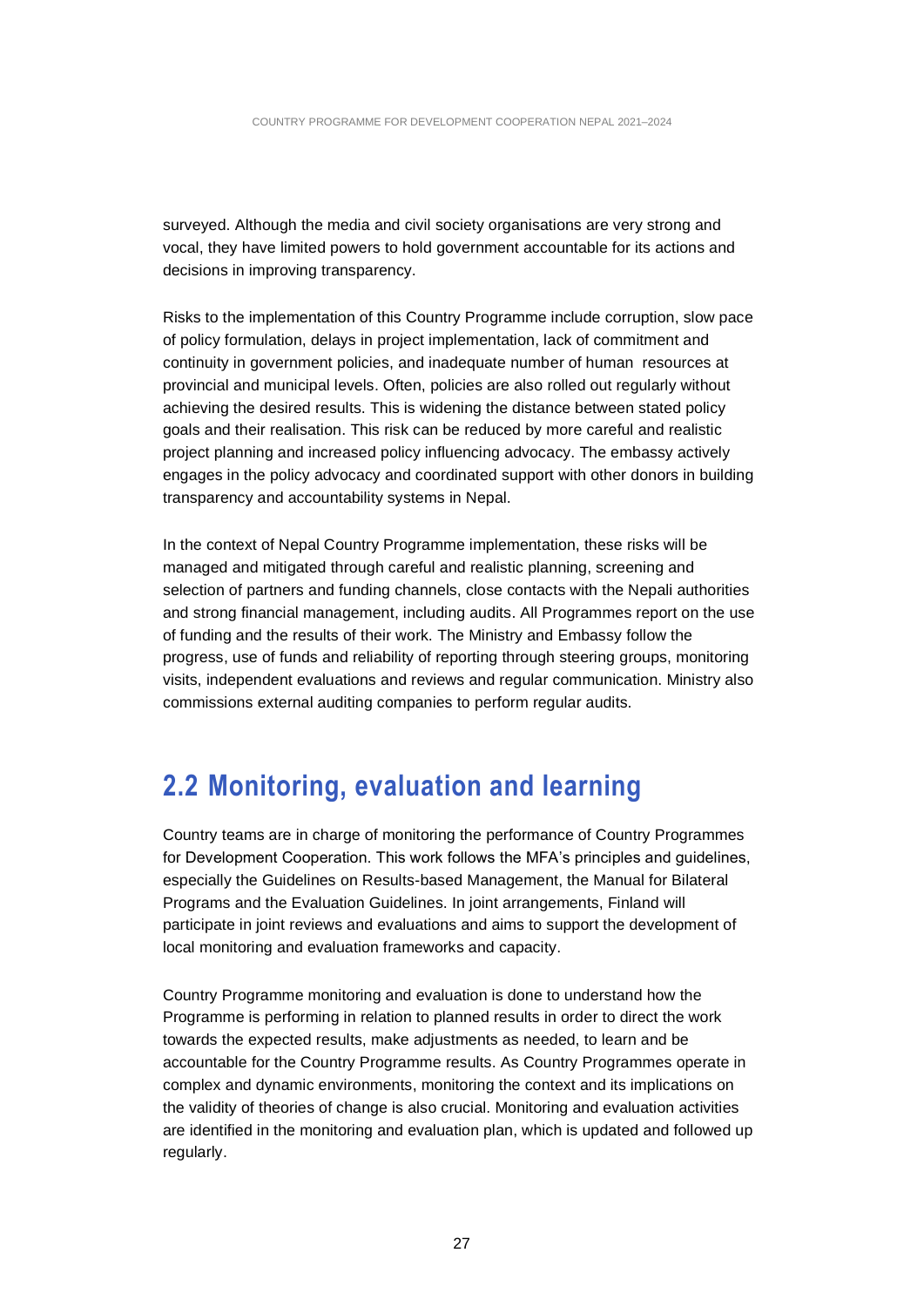In addition to continuous monitoring, evaluation and learning measures in all impact areas, the Nepal Country Team envisions widening the existing monitoring and evaluation frameworks beyond the sectors and will explore the use of qualitative methods such as storytelling for the identification and measurement of gender discriminatory social norm change. This effort aims to establish new means of measurement of behaviour change and in longer term—transformative change. This is applicable for all three impact areas. In the Impact area 1, all interventions will have their own Management Information Systems (MIS) aligned as much as possible with the future national system at different levels. In impact area 2, progress towards planned results will be monitored through the Education Management Information System (EMIS), the data of which is disaggregated by gender, caste, ethnicity and disabilities. Further, the Country Team will hold biannual review meetings with the EU and UN agencies and participate bilateral projects Steering Committees. Information will be used and shared to policy influence, prepare annual reports, as well as communicate on the results and cooperation at country level of the use of Finnish ODA.

The collective monitoring and evaluation cycle of Finland's Country Programmes includes monitoring, evaluation and reporting activities, which are carried out simultaneously in a fixed format for all Country Programmes. These include yearly reports, biannual synthesis reports, mid-term review and external evaluations.

In preparing the **annual results report** of the Country Programme for Development Cooperation the country team assesses not only the Programme performance as per the results framework but also assesses the validity of the theories of change and related assumptions and risks vis-á-vis the context. The annual report is discussed within the respective regional department.

**A synthesis report of the annual reports are prepared as a joint effort by the regional departments every two years.** The departments synthesise main findings or trends found in all of the Country Programme yearly results reports.

Country teams will carry out **a mid-term review** of the Country Programme. The midterm review results and recommendations are used for decision-making on whether changes are needed in Country Programme impact areas. The MFA Evaluation Unit may carry out an evaluation of Country Programmes towards the end of the Country Programme cycle.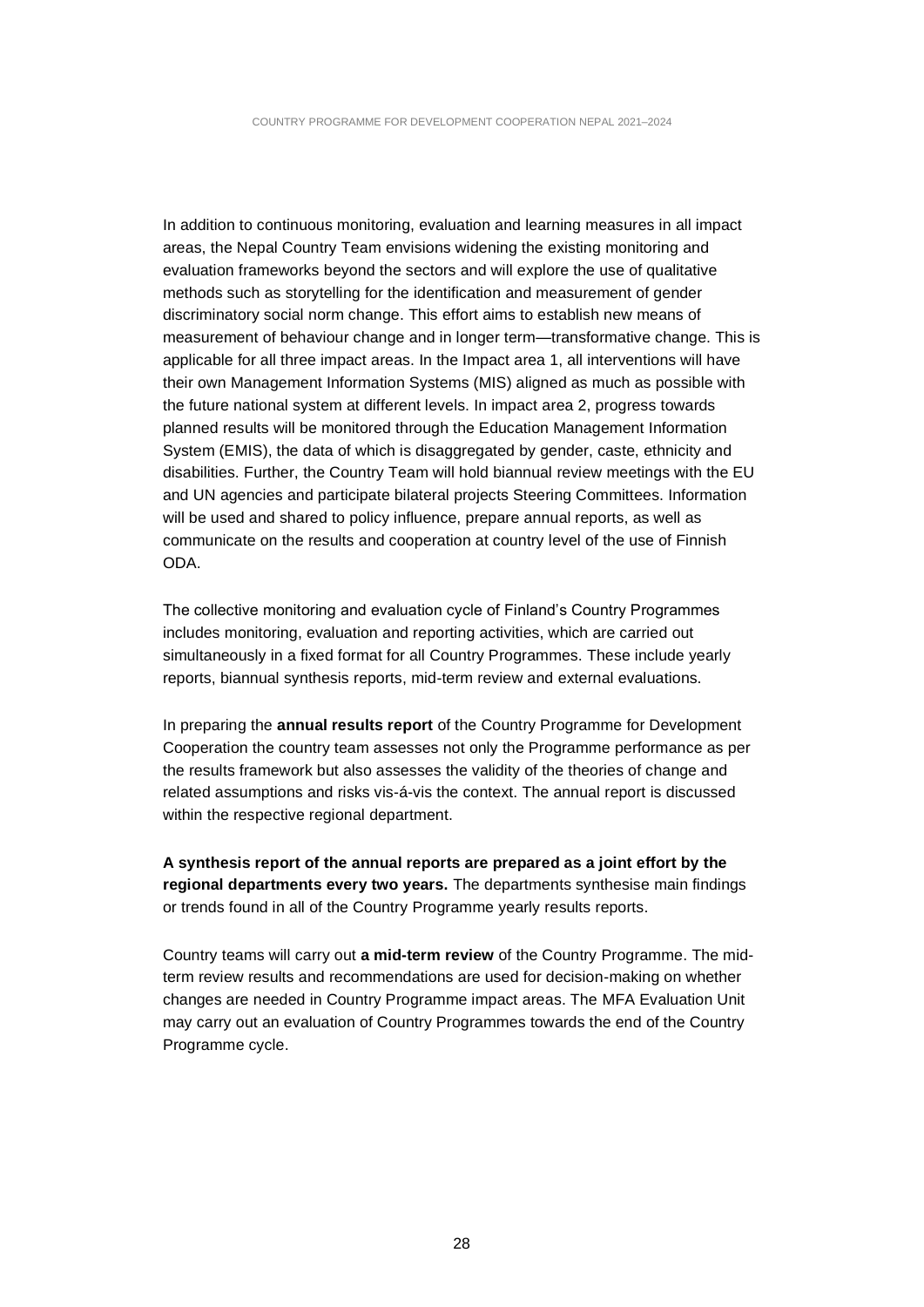### <span id="page-28-0"></span>**2.3 Tentative financing plan**

The financial frame for 2021–2024 is approximately 56 million euros. The financing plan includes the bilateral development cooperation that is programmed under the Country Programme. It does not include humanitarian aid, private sector instruments or Finnish CSOs.



Graphic 1. Funding allocation by Country Programme Impact Areas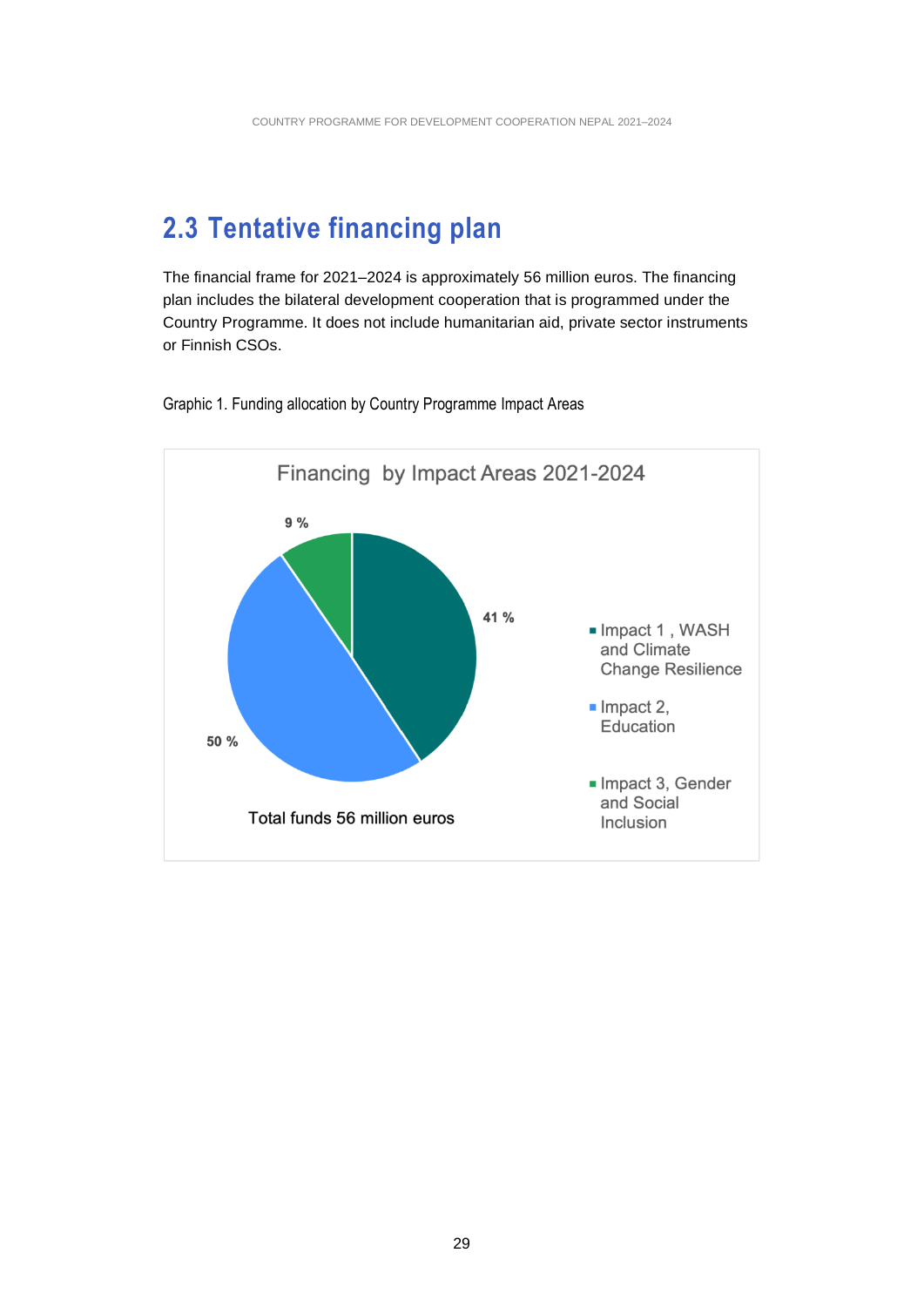

Graphic 2. Financing Framework